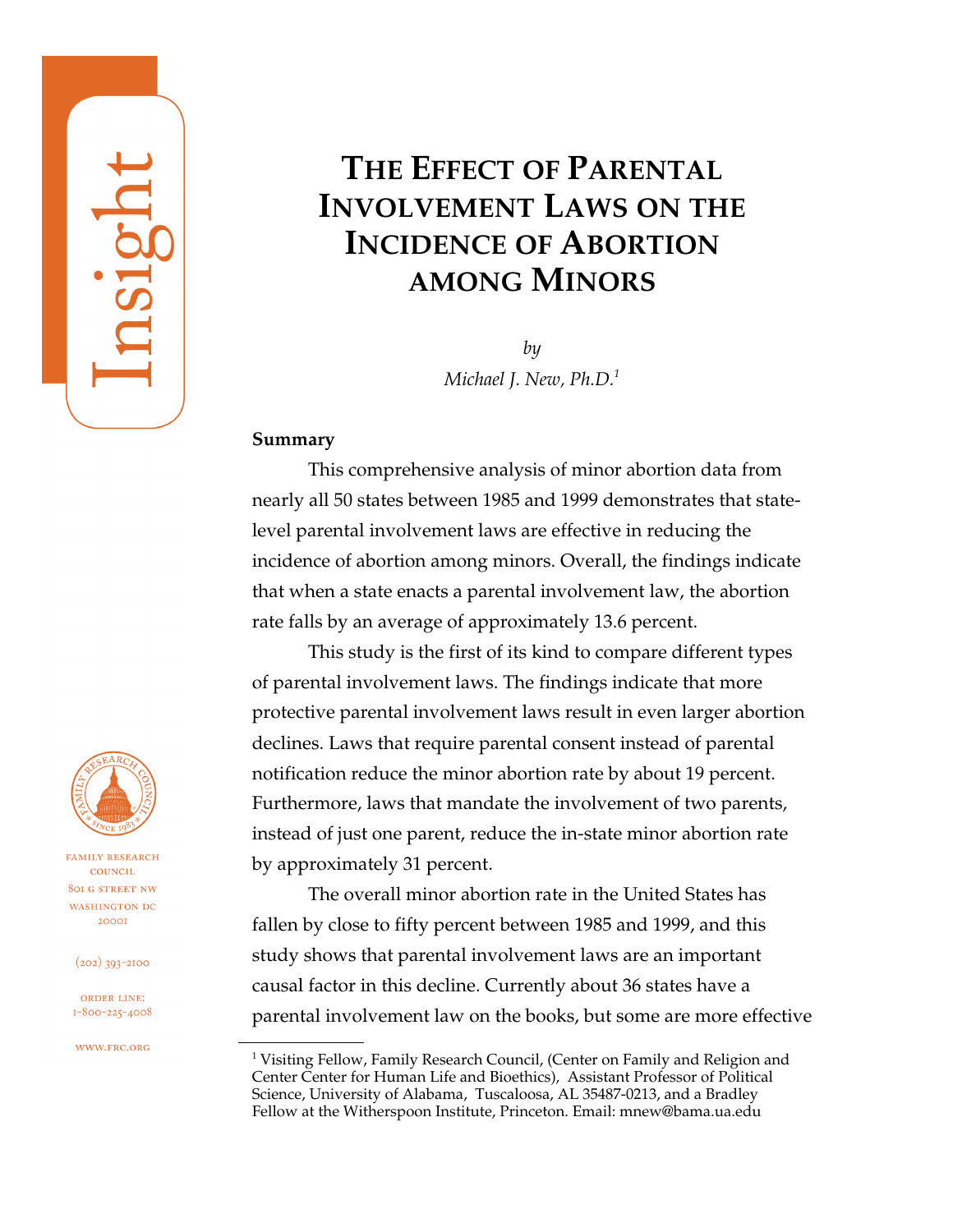than others in their ability to reduce the incidence of abortion. The laws that were enacted in Minnesota and Mississippi laws are among the most effective in reducing abortion rates among minors.

### **Introduction**

During the 2008 election cycle a number of candidates for public office at national, state and local levels have expressed an interest in reducing the incidence of abortion. This paper reports on the trends in the incidence of abortion among minors, both nationally and in the states, with insights as to which policies, both nationally and at the state level, have been more effective at reducing the incidence of abortion.

Data from the Centers for Disease Control and Prevention (CDC) indicate that the number of abortions has fallen by approximately 20 percent since 1990.<sup>2</sup> However, what has received less attention is the even more dramatic decline in the incidence of abortion among minors. In 1985, there were 13.5 abortions performed on minors for every thousand girls between the ages of 13 and 17. However, by 1999 the abortion rate for minors had fallen by almost 50 percent to  $6.5<sup>3</sup>$ 

There could be several reasons for this decline in the minor abortion rate. Several studies have found that during the 1990s teenagers became more likely to delay sexual activity and to abstain from sex altogether. $^{\rm 4}$  A stronger economy has been shown to reduce the incidence of abortion among adults $^5$  and may have a similar impact on minors. However, another reason could be due to the fact that more states have been enacting parental involvement laws which are having a clear and significant effect, as this paper delineates later.

 $\overline{a}$  $^{\rm 2}$  This figure was calculated by the author for the 47 states reporting data in both 1990 and 2004 on the number of abortions performed.

 $^3$  This figure was calculated for the 33 states reporting data in both 1985 and 1999 on the number of abortions performed on minors.

<sup>&</sup>lt;sup>4</sup> Centers for Disease Control and Prevention, "Trends in Sexual Risk Behaviors Among High School Students--United States, 1991–2001," Centers for Disease Control and Prevention *Morbidity and Mortality Weekly Report*, September 27, 2002, pp. 856–859, at

*www.cdc.gov/MMWR/preview/mmwrhtml/mm5138a2.htm* (January 22, 2007). <sup>5</sup> Rebecca Blank, Christine George, and Rebecca London, "State Abortion Rates: The Impact of Policies Providers, Politics, Demographics, and Economic Environment," *Journal of Health Economics* 15 (1996), pp. 513-553.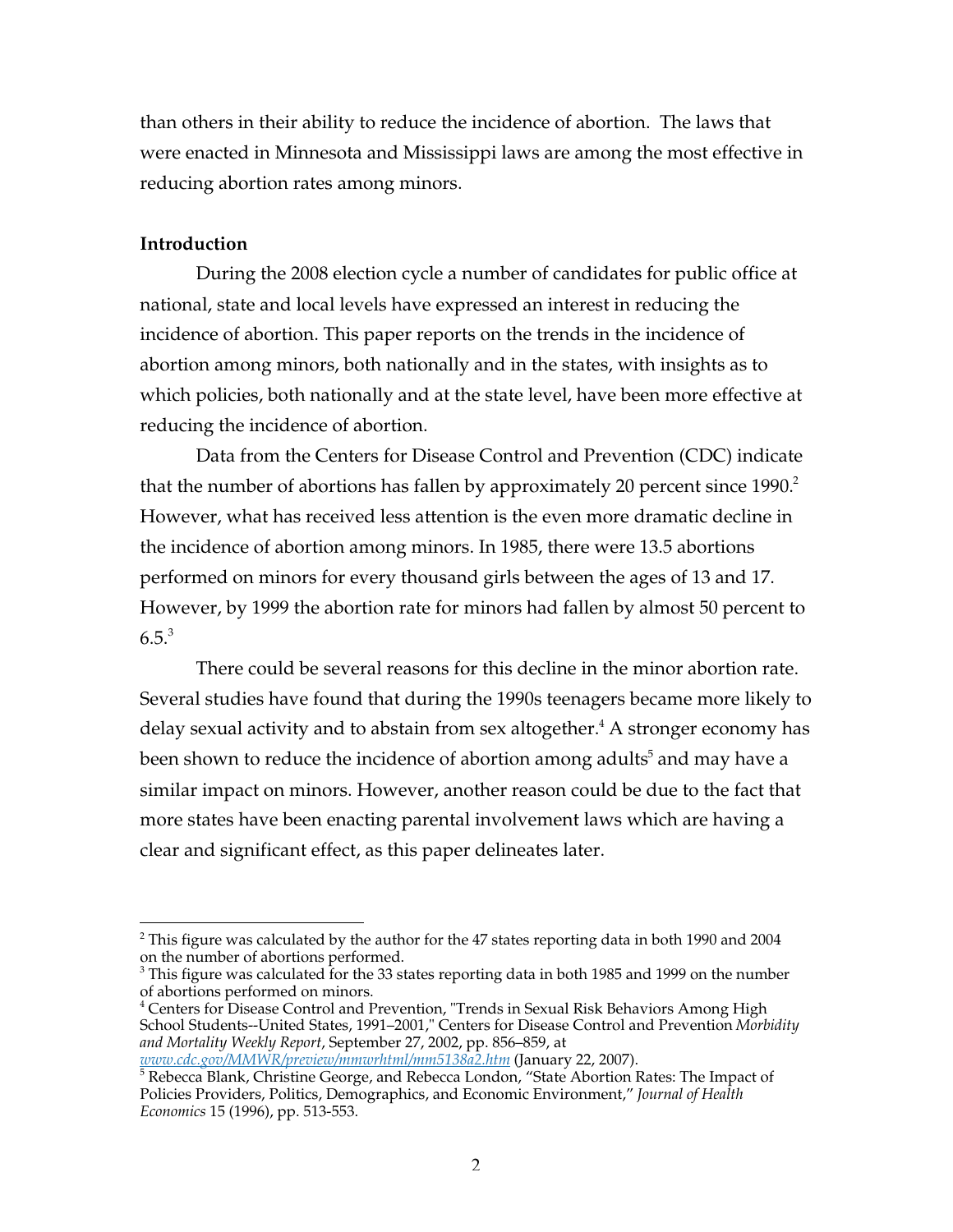Indeed, parental involvement laws pose a unique opportunity for further reduction in the incidence of minor abortions. They enjoy widespread public support and are currently in effect in 36 states. $^6$  Furthermore, legislation has been introduced at the federal level that would strengthen many of these state-level parental involvement laws. The Child Custody Protection Act in the U.S. Senate and the Child Interstate Abortion Notification Act (CIANA) in the U.S. House would make it a felony for a non-parent to take a child across state lines for the purpose of obtaining an abortion.

Despite the fact that many states have adopted parental involvement laws, there has been relatively little research on their effects. Some policy and academic studies have shown that parental involvement laws are effective at reducing the incidence of abortion among minors. However, parental involvement laws are drafted differently. Some require parental consent, others parental notification. Some require the involvement of two parents, others just one parent. Unfortunately, no study has compared the effects of these different types of parental involvement laws.

This study corrects this shortcoming in the academic and policy literature by undertaking a comprehensive analysis of the effects of the various types of state-level parental involvement laws. In particular, the study examines whether parental consent laws are more effective than parental notice laws and, furthermore, whether parental involvement laws that require the involvement of two parents are more effective than parental involvement laws that require the involvement of only one parent. The results provide valuable insights as to how to best design parental involvement laws so they can better protect teenage mothers—and in the process reduce the number of abortions.

#### **Legal Background**

 $\overline{a}$ 

In the years following *Roe vs. Wade*, the Supreme Court issued a number of rulings dealing with the issue of minor access to abortions. During this time the Supreme Court has ruled consistently that states can require minors either to obtain consent or to notify their parents before obtaining an abortion. However, the Supreme Court has also consistently ruled that parental involvement laws

<sup>6</sup> *Who Decides? 2008* (Washington, D.C.: NARAL Foundation, 2008).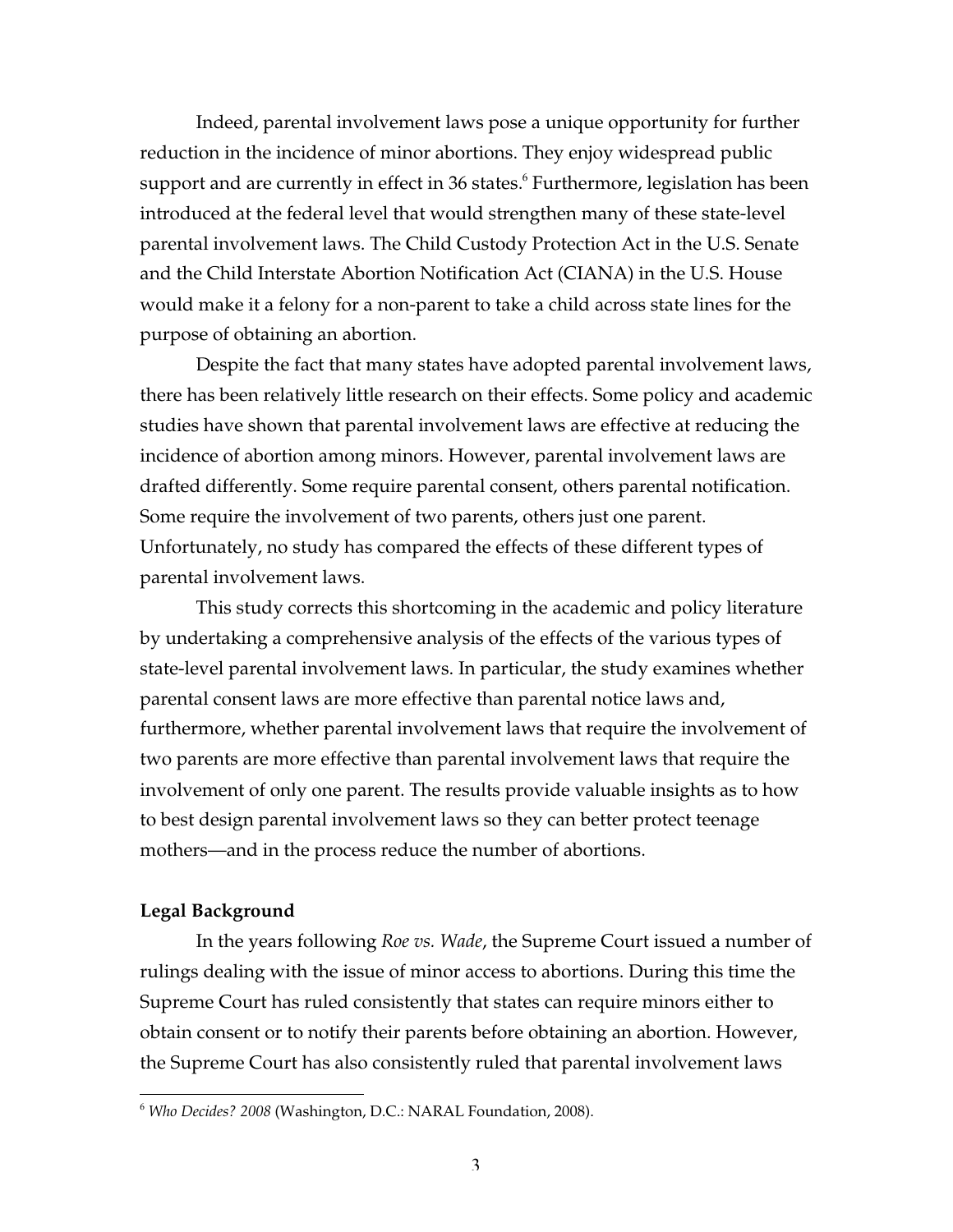must contain a judicial bypass provision. Judicial bypass provisions are designed to give minors in abusive family situations the ability to receive permission to obtain an abortion from a judge.

In *Planned Parenthood of Missouri vs. Danforth* (1976), the Supreme Court invalidated a Missouri parental consent statute because it did not contain a judicial bypass provision. Similarly, in 1979, in *Belotti vs. Baird,* the Supreme Court invalidated a Massachusetts parental notice law because it explicitly required that the parents be notified before a judicial bypass was sought. In later years the Supreme Court became supportive of parental involvement laws that were even more protective. In 1990, in *Hodgson vs. Minnesota*, the Supreme Court upheld a two-parent parental notification statute because its bypass procedure was adequate. Also, in 1990 the Supreme Court in *Ohio vs. Akron Center for Reproductive Health* upheld an Ohio parental notice law that included a 24-hour waiting period.<sup>7</sup>

Despite the fact that the Supreme Court has consistently upheld the legality of parental involvement laws, adoption of these laws proved to be relatively slow at the state level. This is partly because many parental involvement laws were overturned or enjoined by either state courts or lower federal courts. $^8$  As such, by 1992 only 20 states were enforcing parental involvement statutes.<sup>9</sup>

However, by 2000, 32 states were enforcing parental involvement laws $^{10}$ and as of January 2008, 36 states had parental involvement laws in effect. $^{\rm 11}$  What was the cause of this increase in parental involvement laws? First, the conservative jurists appointed by President Reagan and President Bush (41) gave parental involvement laws a better chance to withstand constitutional scrutiny at the federal level. Furthermore, in 1992 the Supreme Court in *Casey vs. Planned Parenthood of Southeastern Pennsylvania* abandoned its trimester framework in

 $\overline{a}$ 

 $^7$  John F. Merz, Catherine Jackson, and Jacob Klerman, "A Review of Abortion Policy: Legality, Medicaid Funding, and Parental Involvement, 1967-1994." *Women's Rights Law Reporter*. Vol. 17, No. 1 (1995), pp. 1–61.

 $^8$  John F. Merz, Catherine Jackson, and Jacob Klerman, "A Review of Abortion Policy: Legality, Medicaid Funding, and Parental Involvement, 1967-1994." *Women's Rights Law Reporter*. Vol. 17, No. 1 (1995), pp. 1-61.

<sup>&</sup>lt;sup>9</sup> *Who Decides?* 1992 (Washington, D.C.: NARAL Foundation, 1992), p. 125.<br><sup>10</sup> *Who Decides? 2000* (Washington, D.C.: NARAL Foundation, 2000).<br><sup>11</sup> *Who Decides? 2008* (Washington, D.C.: NARAL Foundation, 2008).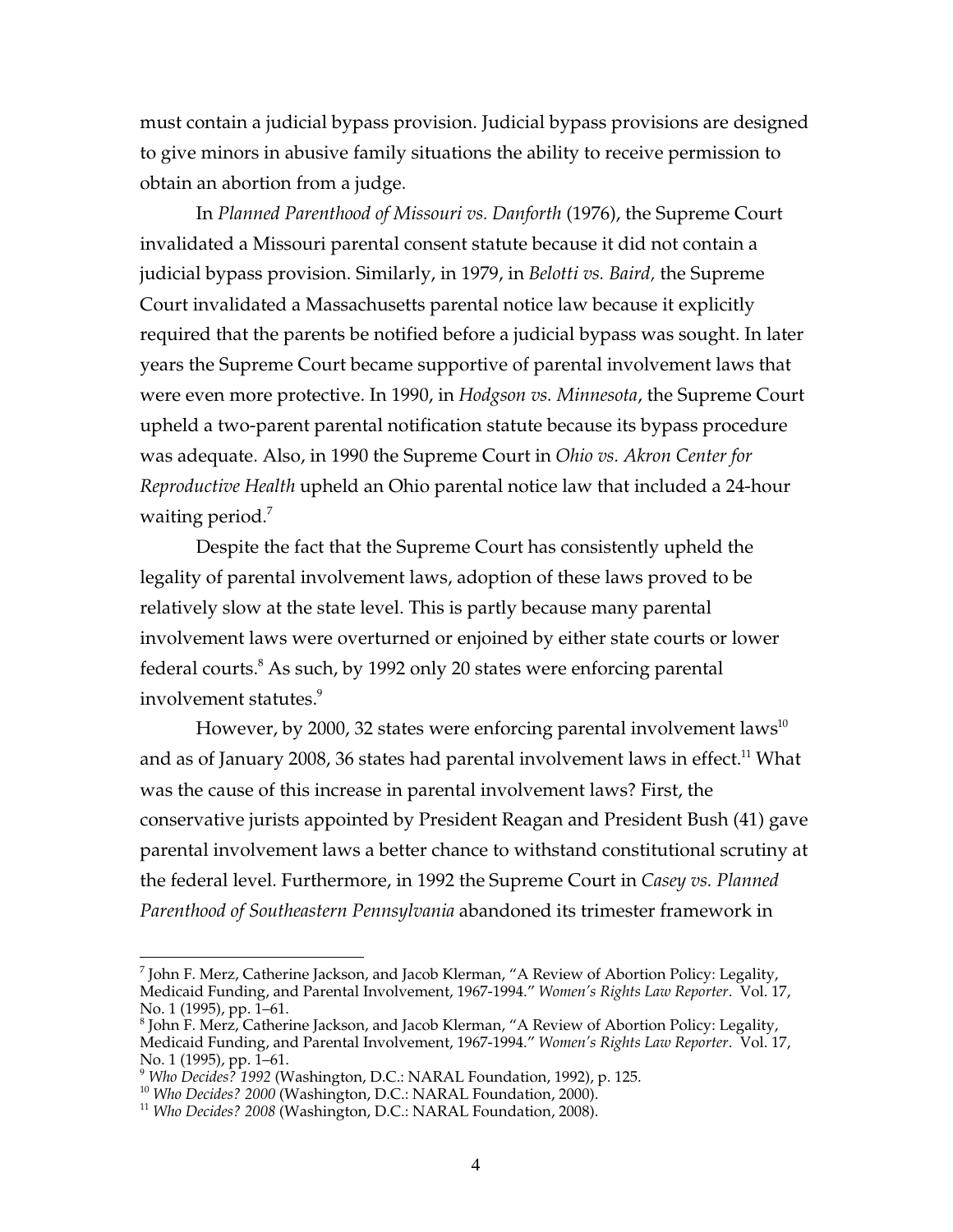favor of a doctrine of "undue burden." This gave parental involvement laws and other types of incremental pro-life legislation additional constitutional protection.

Also, legislators made considerable and lasting gains at the state level during the 1990s. While it is well known that Republicans obtained control of both the House and the Senate in 1994, the gains they made in the states have received considerably less attention. In fact, Republicans obtained majority control of both chambers of the state legislature in 11 additional states in 1994.<sup>12</sup> Overall, the number of states where Republicans controlled both chambers of the state legislature increased from six in 1992 to 18 in 2000.<sup>13</sup> Since Republicans are generally more supportive of legislation than their Democratic counterparts, their gains at the state level during the 1990s have led to the enactment of more state-level parental involvement laws.

### **Other Research**

What effect have these parental involvement laws had? Previous research provides some insights. Most studies indicate that parental involvement statutes reduce the number of abortions performed on minors within the borders of a given state.<sup>14</sup> However, researchers are divided over whether these laws cause overall reductions in the number of abortions, partly because minors can circumvent these laws by obtaining abortions in neighboring states where the

 $\overline{a}$ 

<sup>&</sup>lt;sup>12</sup> Bureau of the Census. Statistical Abstract of the United States: 2001 (Washington: Government Printing Office, 2000), p. 249.

 $^{13}$  Ibid.

<sup>&</sup>lt;sup>14</sup> Charlotte Ellertson, "Mandatory Parental Involvement in Minors' Abortions: Effects of the Laws in Minnesota, Missouri, and Indiana," *American Journal of Public Health*, Vol. 87, No. 8 (August 1997), pp. 1367–1374; Virginia Cartoof and Lorraine Klerman, "Parental Consent for Abortion: Impact of the Massachusetts Law," *American Journal for Public Health*, Vol. 76, No. 4 (1986), pp. 397–400; James Rogers, Robert Boruch, George Storms, and Dorothy DeMoya, "Impact of the Minnesota Parental Notification Law on Abortion and Birth," *American Journal of Public Health*, Vol. 81, No. 3 (1991), pp. 294–298; Theodore Joyce, Robert Kaestner, and Silvie Coleman, ""Changes in Abortions and Birth and the Texas Parental Notification Law," *The New England Journal of Medicine*, Vol. 354, No. 10 (2006), pp 1031-1038; Deborah Haas-Wilson, "The Impact of State Abortion Restrictions on Minors' Demand for Abortions," *The Journal of Human Resources*, Vol. 31, No. 1 (Winter 1996), pp. 140–158; Deborah Haas-Wilson, "The Economic Impact of State Policy Restrictions on Abortion: Parental Consent and Notification Laws and Medicaid Funding Restrictions," *Journal of Policy Analysis and Management*, Vol. 12, No. 3 (Summer 1993), pp. 498–511; Robert Ohsfeldt and Stephan Gohman, "Do Parental Involvement Laws Reduce Adolescent Abortion Rates?" *Contemporary Economic Policy*, Vol. 12, Issue 2 (April 1994), pp. 65–76; and Michael J. New, "The Effect of Pro-Life Legislation on The Incidence of Abortion on Minors." *Catholic Social Science Review*, Vol 12 (2007), pp. 185-215.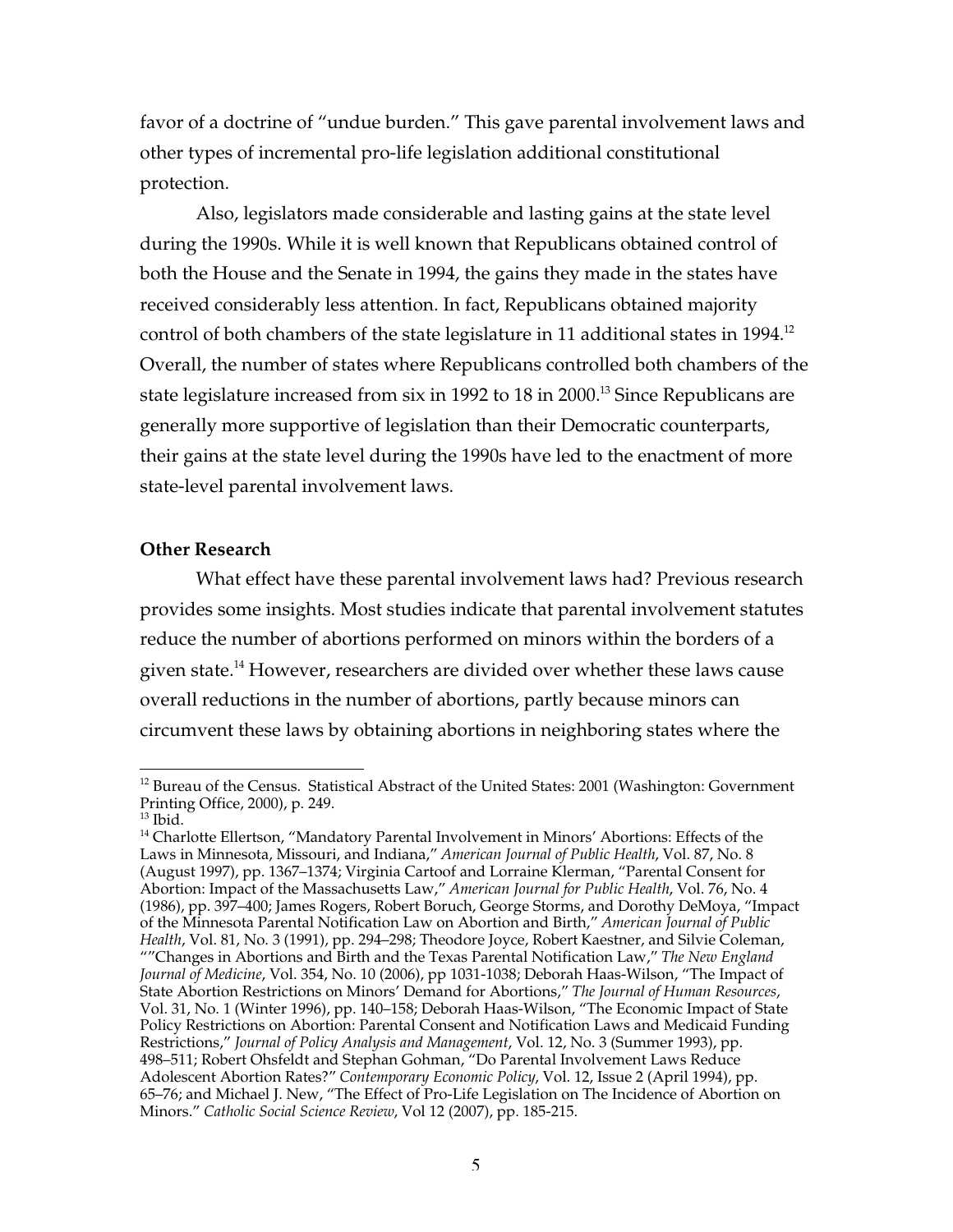laws are more permissive.

Some studies focus on individual parental involvement laws. In a study which separately analyzes parental involvement laws in Indiana, Minnesota, and Missouri, Ellertson (1997) finds that the minor abortion rate in these states declines anywhere from 17 percent to 26 percent after the enactment of these laws. However, she also finds that minors were more likely to travel to other states to obtain abortions after these laws took effect.<sup>15</sup> Ellertson then posits that the increase in out-of-state abortions could be large enough to offset the in-state declines completely.<sup>16</sup>

Similarly, Cartoof and Klerman (1986) found that Massachuetts's parental involvement law, which was passed in 1981, resulted in significantly fewer minors obtaining in-state abortions and significantly more minors seeking out-ofstate abortions. The magnitude of the out-of-state increases appears less than the in-state decline. The authors remain skeptical, though, that the law was effective in reducing the number of abortions performed on Massachusetts minors.<sup>17</sup>

Other case studies, however, have found parental involvement laws to be more effective. A study of Minnesota's first parental notification law, which was passed in 1981, $^{18}$  indicates that it reduced the in-state abortion minor abortion rate by about 28 percent.<sup>19</sup> Another study found little evidence that Minnesota minors are leaving the state in significant numbers to obtain abortions in neighboring states.<sup>20</sup>

Furthermore, a study authored by Theodore Joyce, Robert Kaestner, and Silvie Coleman and appeared in the *New England Journal of Medicine* in 2006 analyzed the parental notification law that was passed in Texas in 2000. They

 $\overline{a}$ 

<sup>&</sup>lt;sup>15</sup> Charlotte Ellertson, "Mandatory Parental Involvement in Minors' Abortions: Effects of the Laws in Minnesota, Missouri, and Indiana," *American Journal of Public Health*, Vol. 87, No. 8 (August 1997), pp. 1367–1374.

<sup>&</sup>lt;sup>16</sup> Ibid., pp. 1371–1372.<br><sup>17</sup> Virginia Cartoof and

<sup>&</sup>lt;sup>17</sup> Virginia Cartoof and Lorraine Klerman, "Parental Consent for Abortion: Impact of the Massachusetts Law," *American Journal for Public Health*, Vol. 76, No. 4 (1986), pp. 397–400. <sup>18</sup>

<sup>&</sup>lt;sup>18</sup> James Rogers, Robert Boruch, George Storms, and Dorothy DeMoya, "Impact of the Minnesota Parental Notification Law on Abortion and Birth," *American Journal of Public Health*, Vol. 81, No. 3 (1991), pp. 294–298.

 $19$  Calculation by author based on data reported in the article.

 $^{\text{20}}$  Robert Blum, Michael Resnick, and Trisha Stark, "The Impact of a Parental Notification Law on Adolescent Abortion Decision Making," *American Journal of Public Health*, Vol. 77, No. 5 (May 1987), pp. 619–620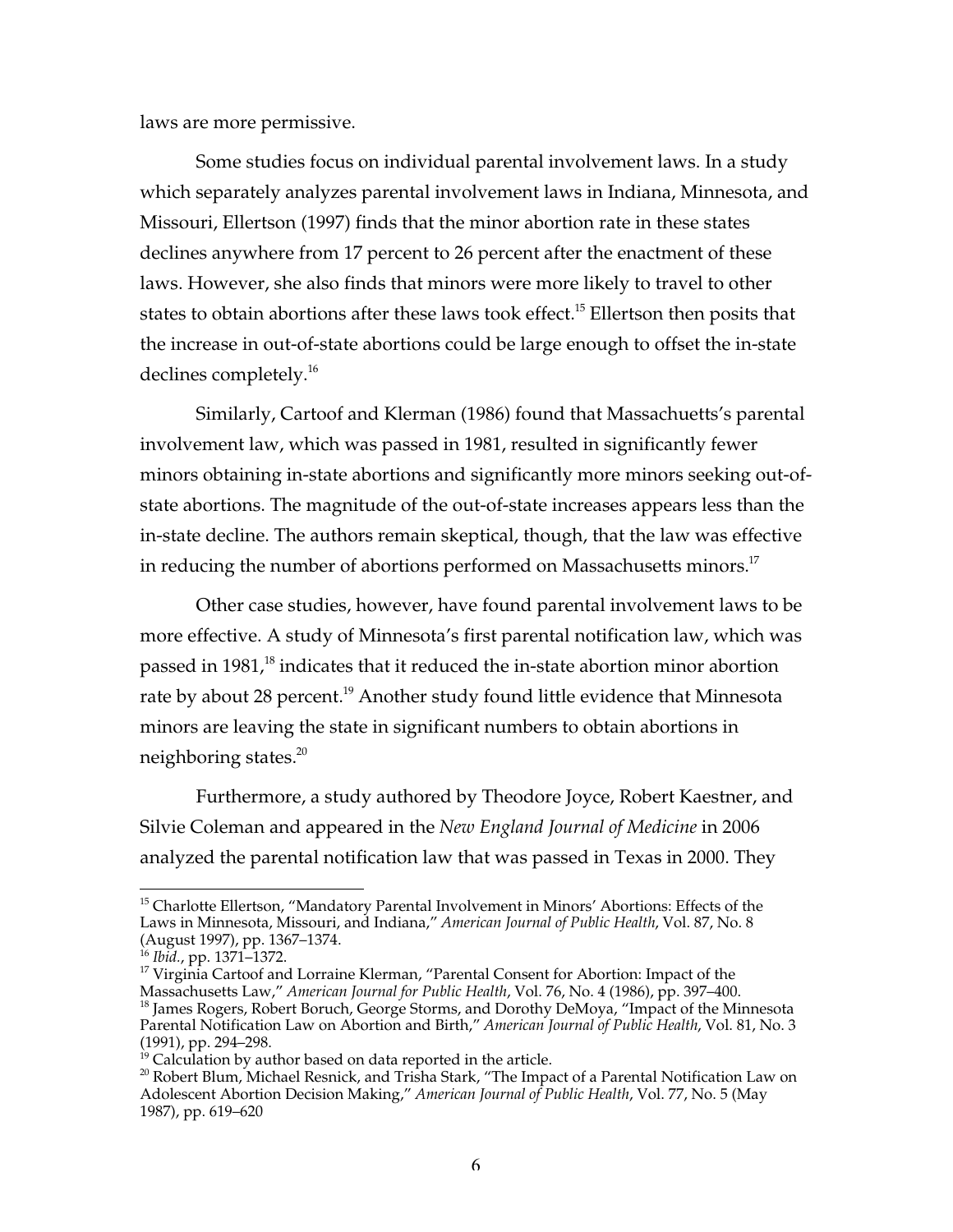found that the law resulted in statistically significant declines in the abortion rate among 15-year-olds, 16-year-olds and 17- year-olds. This study also found little evidence that Texas minors were obtaining abortions in other states, but found some evidence that some 17-year-olds were able to circumvent the law by waiting until after their  $18<sup>th</sup>$  birthday for an abortion.<sup>21</sup>

Furthermore, there are at least four academic studies that use time series cross-sectional data to analyze simultaneously the effects of several enacted parental involvement laws. $^{22}$  These studies all have fairly consistent findings. They indicate that parental involvement laws reduce the minor abortion rate anywhere from 13 to 19 percent within the boundaries of a given state. Furthermore, in every study, these findings achieve conventional levels of statistical significance.

#### **Shortcomings in the Academic Literature**

 $\overline{a}$ 

Overall these studies provide solid evidence that state-level parental involvement laws are reducing the incidence of abortion among minors within the boundaries of their given state. However, some shortcomings are prevalent within the academic literature. First, with the exception of the 2006 article that appeared in *The New England Journal of Medicine*, no study examines the effect of these laws on minors of various ages. It is possible that parental involvement laws might affect older minors differently than younger minors. Also, if the effects of parental involvement laws are relatively consistent among minors of differing age groups, the findings would appear more robust and reliable.

More importantly, no study has compared the effects of different types of parental involvement laws. Indeed, it seems plausible that more stringent parental involvement laws—laws requiring parental consent or laws requiring

<sup>&</sup>lt;sup>21</sup> Theodore Joyce, Robert Kaestner, and Silvie Coleman, "Changes in Abortions and Birth and the Texas Parental Notification Law,*" The New England Journal of Medicine*, Vol. 354, No. 10 (2006), pp. 1031-1038.

 $^{22}$  Deborah Haas-Wilson, "The Impact of State Abortion Restrictions on Minors' Demand for Abortions," *The Journal of Human Resources*, Vol. 31, No. 1 (Winter 1996), pp. 140–158; Deborah Haas-Wilson, "The Economic Impact of State Policy Restrictions on Abortion: Parental Consent and Notification Laws and Medicaid Funding Restrictions," *Journal of Policy Analysis and Management*, Vol. 12, No. 3 (Summer 1993), pp. 498–511; Robert Ohsfeldt and Stephan Gohman, "Do Parental Involvement Laws Reduce Adolescent Abortion Rates?" *Contemporary Economic Policy*, Vol. 12, Issue 2 (April 1994), pp. 65–76. Michael J. New, "The Effect of Pro-Life Legislation on The Incidence of Abortion on Minors." *Catholic Social Science Review*, Vol 12 (2007), pp. 185-215.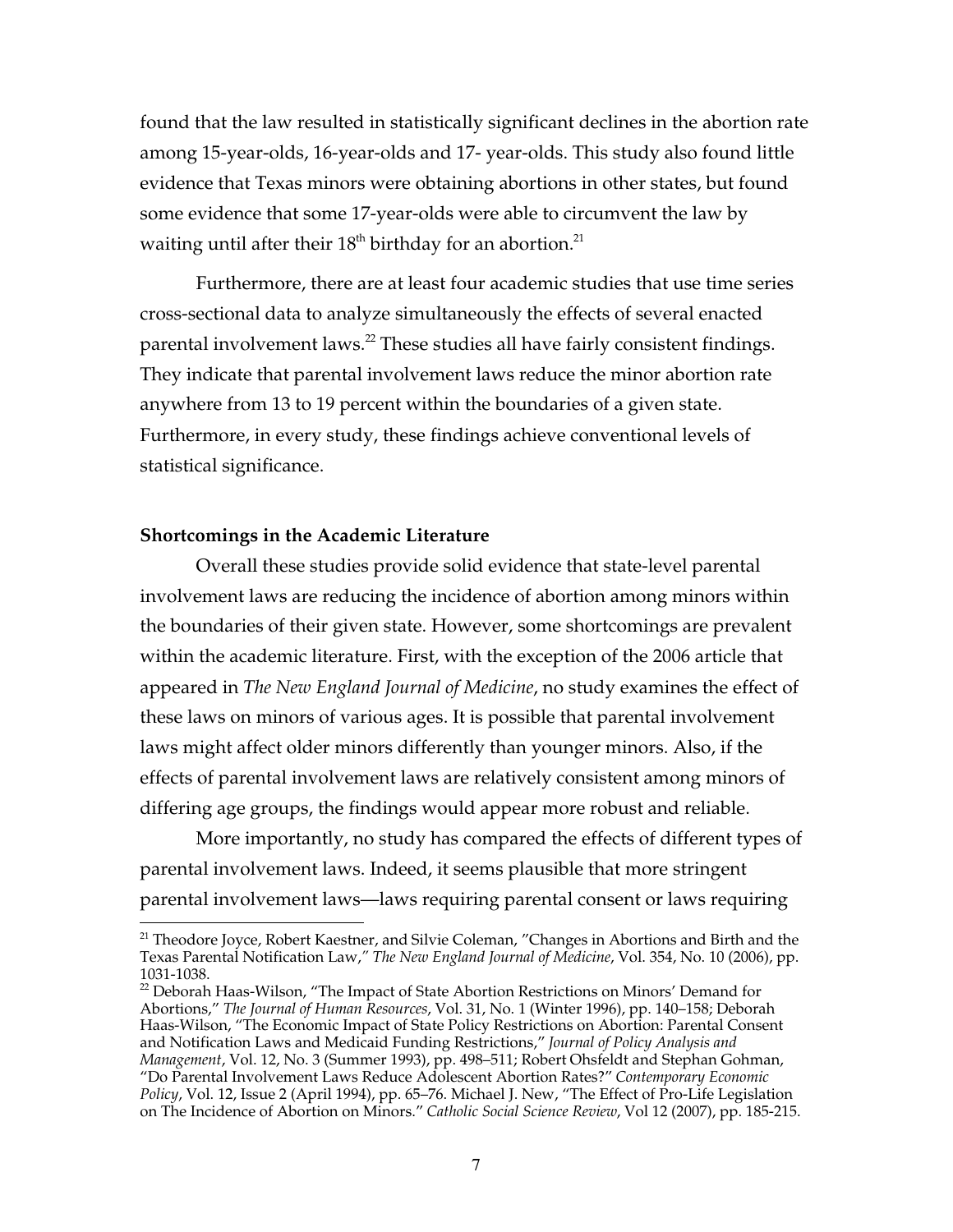the involvement of two parents—might result in larger abortion declines. However, no existing academic or policy study compares the effects of different types of parental involvement laws (Table 1).

# **Table 1: Different Types of Parental Involvement Laws 23**

#### **States with Laws That Require One-Parent Notification**

| Arkansas      | March 1, 1989 - 2000              |
|---------------|-----------------------------------|
| Arizona       | July 21, 1982 - 1985              |
| Connecticut   | October 1, 1990 - 1998            |
| Delaware      | $1996 - 2000$                     |
| Georgia       | September 1991 – 2000             |
| Idaho         | $1996 - 2000$                     |
| Iowa          | $1997 - 2000$                     |
| Kansas        | July 1, 1992 - 2000               |
| Maryland      | December 3, 1992 - 2000           |
| Minnesota     | August 1, 1981 - November 6, 1986 |
| Nebraska      | September 6, 1991 – 2000          |
| Ohio          | October 1990 - 2000               |
| South Dakota  | $1998 - 2000$                     |
| Tennessee     | November 19, 1992 – 1996          |
| Texas         | 2000                              |
| Utah          | January 1, 1981 – 2000            |
| Virginia      | $1998 - 2000$                     |
| West Virginia | May 23, 1984 – 2000               |
|               |                                   |

#### **States with Laws That Require One-Parent Consent**

| Alabama        | September 23, 1987 - 2000        |
|----------------|----------------------------------|
| Indiana        | September 1984 - 2000            |
| Kentucky       | July 15, 1994 – 2000             |
| Louisiana      | November 18, 1981 - 2000         |
| Maine          | September 30, 1989 – 2000        |
| Massachusetts  | April 15, 1981 - 2000            |
| Michigan       | March 28, 1991 - August 5, 1992  |
|                | March 31, 1993 - 2000            |
| Missouri       | June 15, 1983 – November 4, 1983 |
|                | August 7, 1985 – 2000            |
| North Carolina | $1996 - 2000$                    |
| Pennsylvania   | March 20, 1994 - 2000            |
| Rhode Island   | September 1, 1982 - 2000         |
| South Carolina | May 26, 1990 - 2000              |
| Tennessee      | $1999 - 2000$                    |
| Wisconsin      | July 1, 1992 - 2000              |
| Wyoming        | June 8, 1989 - 2000              |
|                |                                  |

#### **States with Laws That Require Two-Parent Notification**

| Minnesota    | October, 1990 – 2000  |
|--------------|-----------------------|
| North Dakota | March 31, 1981 – 2000 |

<sup>&</sup>lt;sup>23</sup> Data obtained from Jon Merz, Catherine Jackson, and Jacob Klerman, "A Review of Abortion Policy: Legality, Medicaid Funding, and Parental Involvement, 1967-1994." *Women's Rights Law Reporter* 17, no. 1 (1995), pp. 12-57; *Who Decides?* (Washington, D.C.: NARAL Foundation (various years)).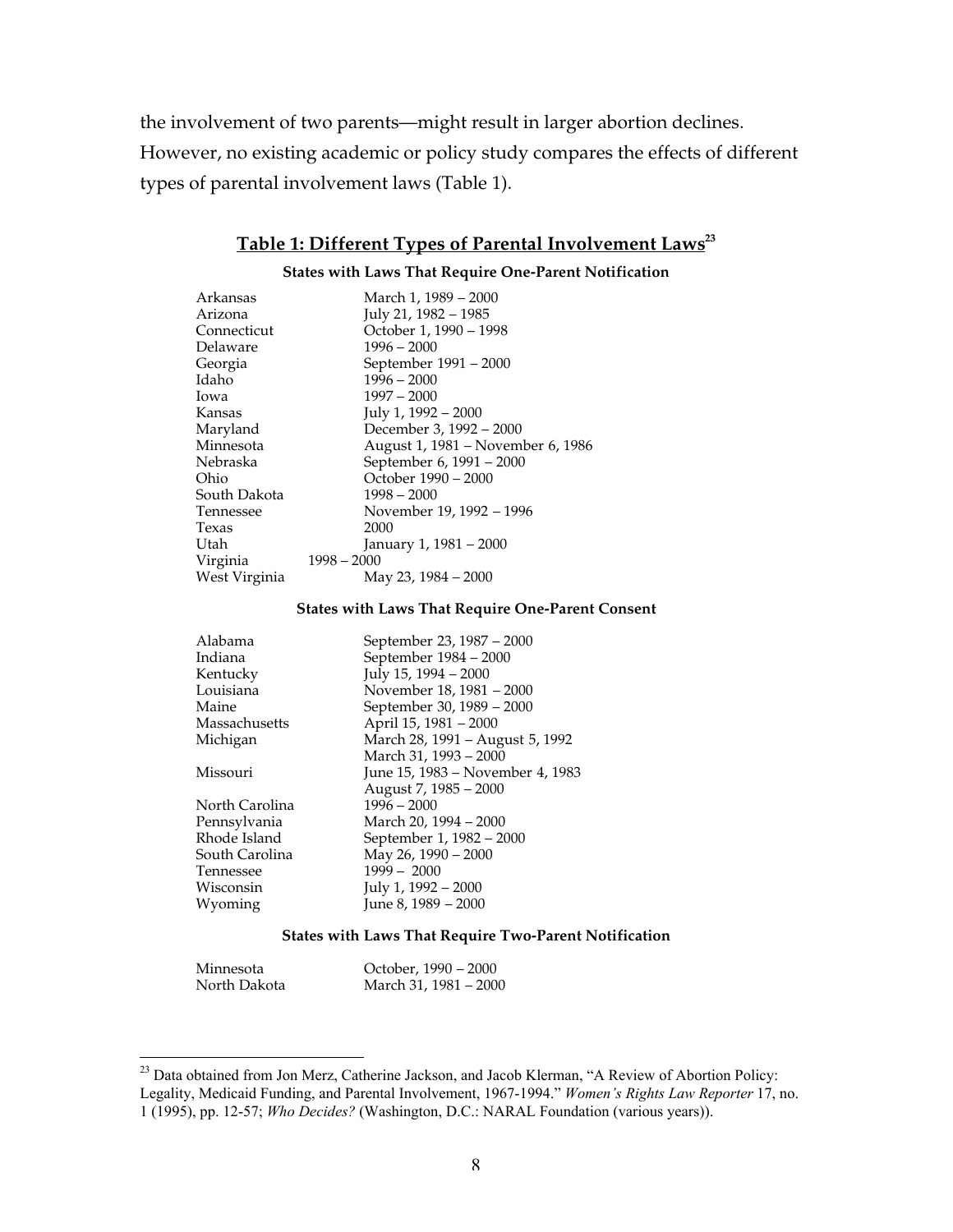#### **States with Laws That Require Two-Parent Consent**

Mississippi May 26, 1993 – 2000

In this analysis, these two shortcomings in the existing academic and policy literature will be corrected. State-by-state data will be collected on the number of abortions performed on 17-year-olds, 16-year-olds, and 15-year-olds. This way the effects of parental involvement laws on minors of different age groups can be analyzed. Furthermore, the different types of parental involvement laws will be separately analyzed as well. This way it will be possible to determine if parental consent laws are more effective than parental notification laws and if laws requiring the involvement of two parents are more effective than those laws which mandate the involvement of only one parent. More details about the methodology are below.

#### **Methodology**

The empirical test of the impact of these different types of parental involvement laws involves a series of regressions on dataset that includes minor abortion data from nearly every state between the years of 1985 and 1999. Regression analysis is well-suited for this type of research because it allows us to examine simultaneously the effects of various factors on the central concern of this paper: the number of abortions performed on minors.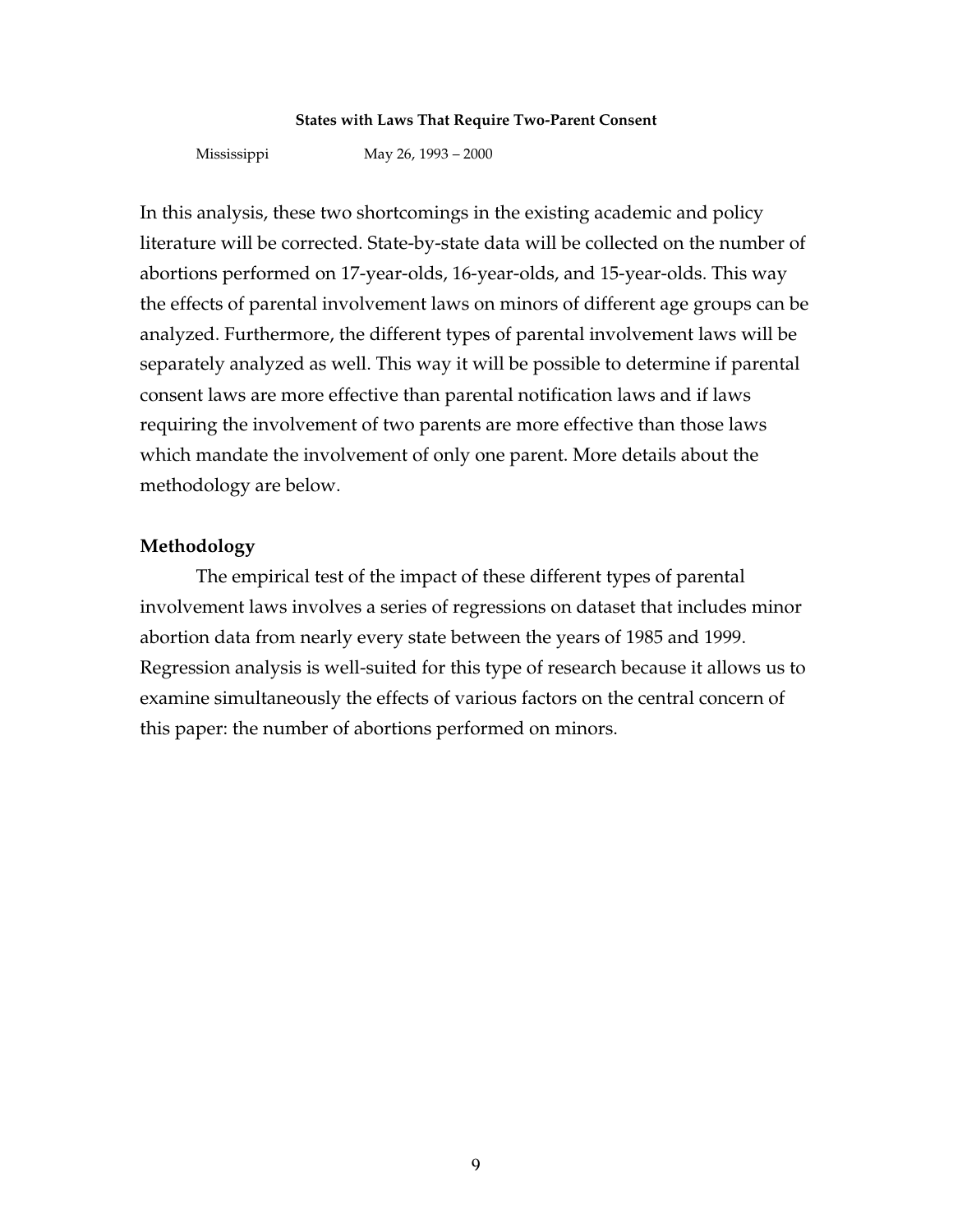Regressions will be run on five separate dependent variables. First is the minor abortion rate which measures the number of abortions that are performed on females under the age of 17 per thousand females between the age of 13 and 17. The next three dependent variables are the respective abortion rates for 17 year-olds, 16-year-olds, and 15-year-olds.

 The final dependent variable is the abortion rate for 18- and 19-year-olds. This serves as a control group. Females who are 18 or 19 years old would have similar demographic characteristics to their 17-, 16-, and 15-year-old counterparts. However, since 18- and 19-year-olds are no longer minors, they would not be directly affected by state-level parental involvement laws. As such, this control group will allow us to better determine if abortion declines are actually caused by parental involvement laws or broader factors that are reducing the incidence of abortion among all age groups.

These minor abortion rate statistics are not published and are calculated by the author using abortion data released by the Centers for Disease Control and population data from the U.S. Census Bureau. These variables should provide us with a good indication of the impact of various types of parental involvement laws.

**Table 2: Dependent Variables**

| 1) Minor Abortion Rate              | Number of abortions performed on females under 17 per<br>thousand females between 13 and 17             |
|-------------------------------------|---------------------------------------------------------------------------------------------------------|
| 2) 17-Year-Old Abortion Rate        | Number of abortions performed on 17-year-olds per<br>thousand 17-year-old females                       |
| 3) 16-Year-Old Abortion Rate        | Number of abortions performed on 16-year-olds per<br>thousand 16-year-old females                       |
| 4) 15-Year-Old Abortion Rate        | Number of abortions performed on 15-year-olds per<br>thousand 15-year-old females                       |
| 5) 18- to 19-Year-Old Abortion Rate | Number of abortions performed on 18- and 19-year-olds<br>per thousand females 18 and 19 (Control Group) |

In the regression analysis, a variety of economic and demographic factors will be held constant. To capture the impact of the economy, I will include each state's per capita personal income growth and each state's change in the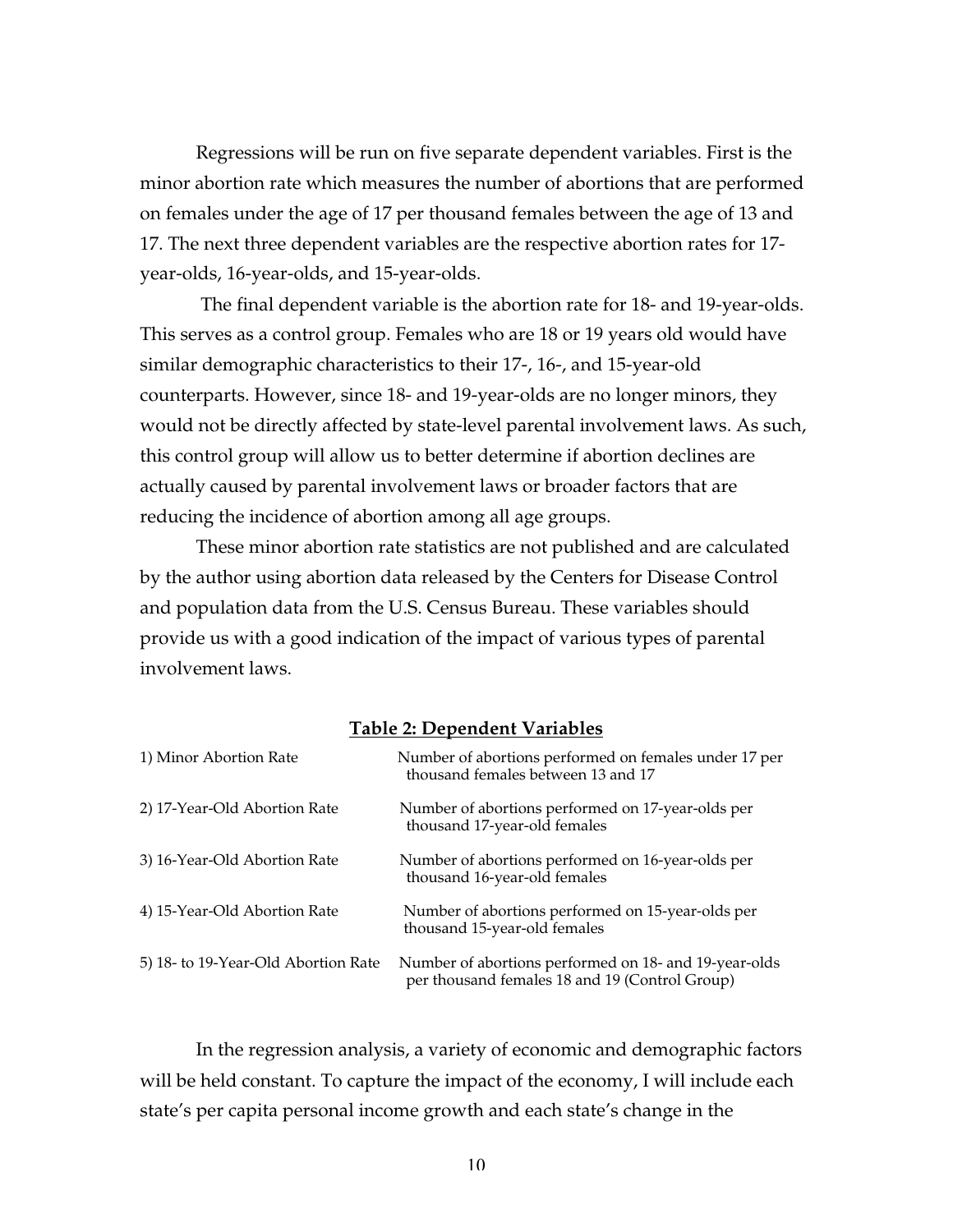unemployment rate in the regression model. A series of variables measuring the racial composition of females between the ages of 13 to 17 in each state will be included in the model as well.

Also, a teen fertility variable, measuring the number of births per 1,000 women between the ages of 13 and 19, is included in the model. This variable serves as a proxy for the number of pregnancies that are occurring. Fewer pregnancies would result in fewer abortions. Similarly, if the fertility variable is low, it might indicate that a higher proportion of pregnancies are planned, which would also result in fewer abortions.

Previous research indicates that a variety of state-level laws have an impact on the incidence of abortion among minors. $^{24}$  Included in the regression model are three separate variables which indicate the presence or absence of a particular type of policy. First is whether a state restricts funding of therapeutic abortions through Medicaid. $^{25}$  Second is whether or not a state has an informed consent statute. $^{26}$  A third variable indicates the presence of a state ban on partial birth abortions.<sup>27</sup>

Of more interest in this study, however, are the effects of the various types of parental involvement laws. The first set of regressions will analyze the combined impact of all the parental involvement laws on the minor abortion rate and the respective abortion rates for 18- and 19-year-olds, 17-year-olds, 16-yearolds, and 15-year-olds.

The second series of regressions will compare the impact of parental consent laws to parental notification laws. In the final series of regressions, I will compare the impact of two- parent parental involvement laws to parental involvement laws that only require the involvement of one parent. Again, there

 $\overline{a}$  $^{24}$  Michael J. New, "Analyzing the Effect of State Legislation on the Incidence of Abortion Among Minors," Heritage Foundation Center for Data Analysis Report 07-01. February 7, 2007.

 $^{25}$  Most states will fund abortions through Medicaid when the pregnancy is the result of rape or when the abortion is necessary to preserve the life of the mother. However, states differ as to whether they fund abortions that are deemed therapeutic in nature.

 $26$  Informed consent statutes differ from state to state, but they all require women seeking abortions to receive additional information about the abortion procedure. This can include information about fetal development, information about the health risks involved with obtaining an abortion, or information about the public and private sources of support for single mothers. Informed consent laws received constitutional protection in the Supreme Court's 1992 *Casey vs.* **Planned Parenthood decision.** 

The Supreme Court struck down all state partial birth abortion bans in *Stenberg vs. Carhart* in 2000. However, partial birth abortion bans were upheld in 12 states between 1996 and 2000.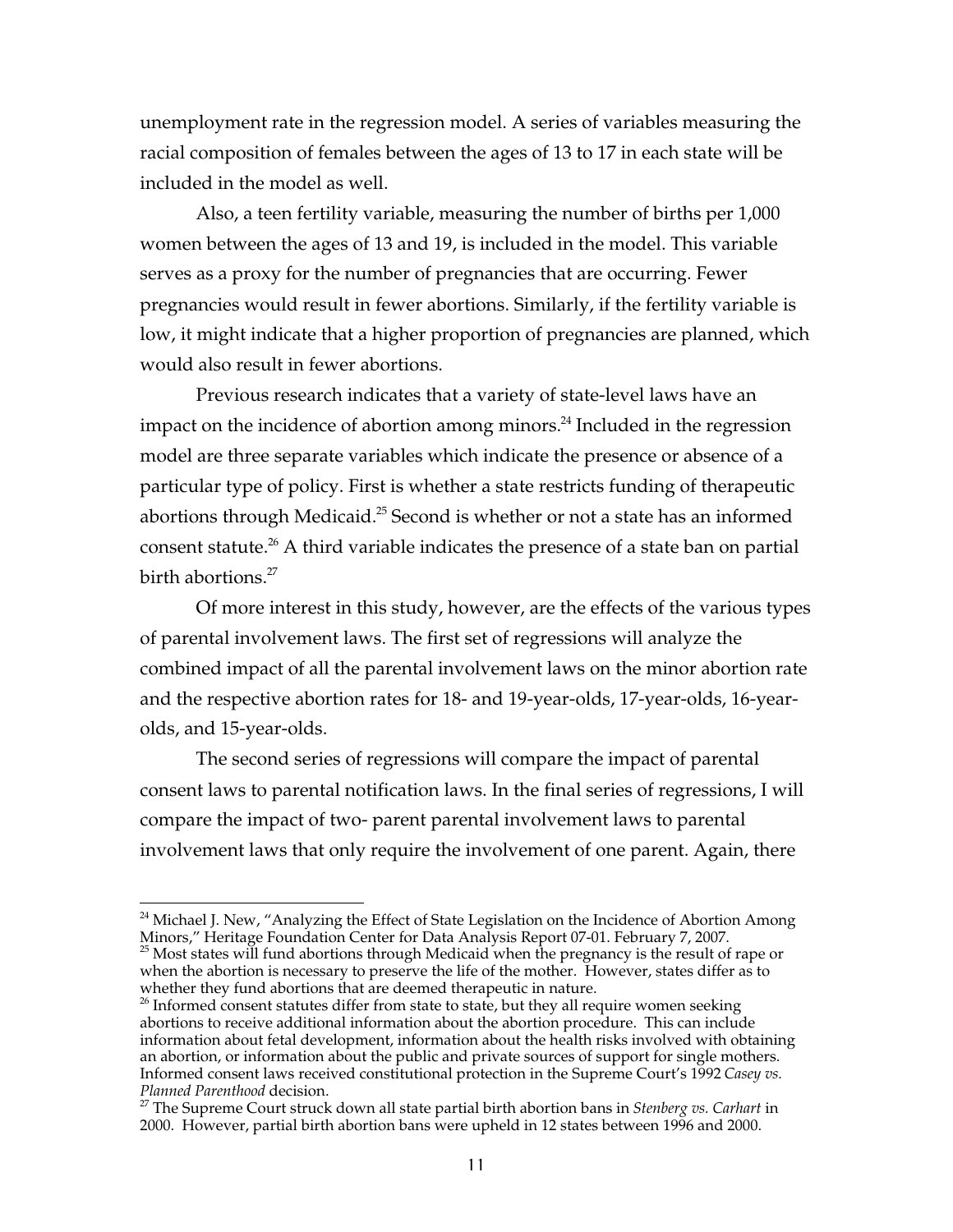is a good chance that more stringent parental involvement laws will result in greater abortion declines. However, this is a topic that has gone unexplored in the academic and policy literature.

I should also add that the regression model that is utilized is a fixed effects model where separate indicator variables are included for every state and year. The data is weighted by state population. Also, the regression is run on the natural log of the dependent variable so that the effect of each type of legislation can be expressed in percentage terms. $^{28}$  As standard, AR1 correction for autocorrelation is utilized. The complete regression results can be found in Appendices A, B, and C. A summary of the results from the first regression are below.

#### **Table 3: Data Sources**

#### **Variable Source**

 $\overline{a}$ 

Minor Abortion Rate<sup>29</sup> Centers for Disease Control and Prevention (Number of abortions performed on minors U.S. Census Bureau per 1000 females between the age of 13 and 17)

18- and 19-Year-Old Abortion Rate Centers for Disease Control and Prevention<br>(Number of abortions performed on 18- and 19- U.S. Census Bureau (Number of abortions performed on 18- and 19year-olds per 1000 18 and 19 year old females)

17-Year-Old Abortion Rate Centers for Disease Control and Prevention (Number of abortions performed on 17-year-olds U.S. Census Bureau per 1000 17 year old girls)

16-Year-Old Abortion Rate Centers for Disease Control and Prevention (Number of abortions performed on 16-year-olds U.S. Census Bureau per 1000 16 year old girls)

 $^{28}$  The coefficients for the variables which measure the presence or absence of a particular type of legislation provide an approximation of the percentage decline in the abortion rate. However, the exact formula for calculating the percentage decline is  $100^*(e^b - 1)$  where b is the regression coefficient.

 $^{29}$  The Centers for Disease Control and Prevention reports the number of abortions that are performed on women under the age of 18, but does not report an actual abortion rate for minors. As such, this statistic was calculated by dividing the number of abortions performed on women under the age of 18 by the number of females between the ages of 13 to 17 and multiplying by one thousand.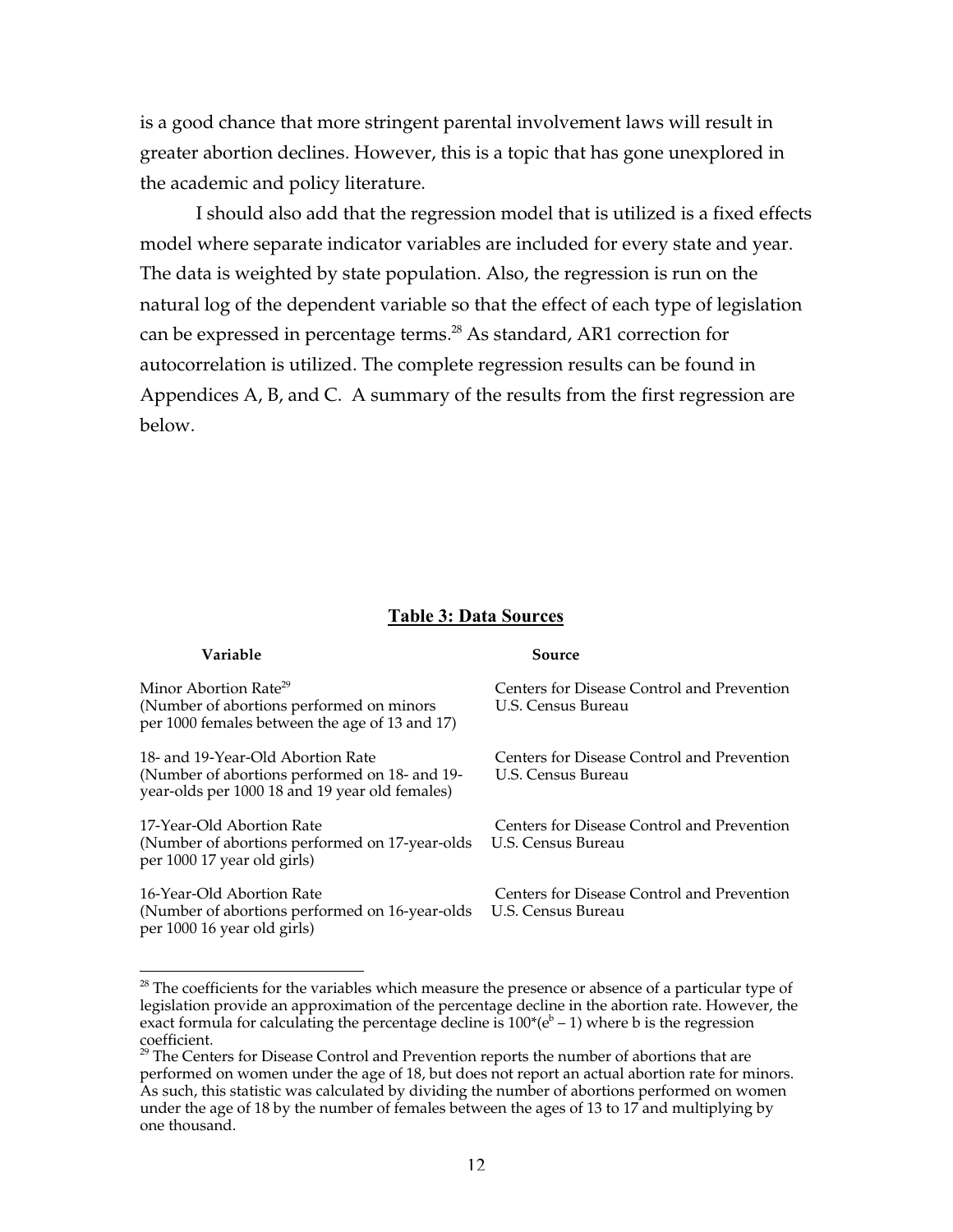| 15-Year-Old Abortion Rate<br>(Number of abortions performed on 15-year-olds)<br>per 1000 15 year old girls) | Centers for Disease Control and Prevention<br>U.S. Census Bureau     |
|-------------------------------------------------------------------------------------------------------------|----------------------------------------------------------------------|
| State Per Capita Personal Income Growth                                                                     | Bureau of Economic Analysis                                          |
| State Unemployment Rate                                                                                     | <b>Bureau of Labor Statistics</b>                                    |
| Racial demographics by state                                                                                | U.S. Census Bureau                                                   |
| Partial Birth Abortion Ban                                                                                  | Who Decides? (various years)                                         |
| <b>Informed Consent Law</b>                                                                                 | Who Decides? (various years)                                         |
| Parental Involvement Laws                                                                                   | Merz, Jackson, Kellerman, and<br>Who Decides? (various years)        |
| Medicaid Funding of Abortions                                                                               | Merz, Jackson, Kellerman, and<br><i>Who Decides?</i> (various years) |

#### **Results**

 $\overline{a}$ 

The regression results indicate that a number of different types of laws result in reductions in the minor abortion rate. Informed consent laws which provide women seeking abortion with information about public and private sources of support, health risks involved with an abortion, and fetal development reduce the minor abortion rate by 3.8 percent. This finding is statistically significant. The regression model finds that public funding restrictions reduce the minor abortion rate by 7.8 percent. This finding is also statistically significant. Finally, partial birth abortion bans have little effect on the minor abortion rate, a finding that is consistent with much of the academic and policy literature that has analyzed the effects of partial birth abortion bans.<sup>30</sup>

Of more interest, however, are the effects of the parental involvement laws. The regression results indicate that the passage of a parental involvement law reduces the minor abortion rate by 13.6 percent. This finding is statistically significant and consistent with other academic and policy studies that have analyzed the effects of parental involvement laws.

 $^{30}$  Michael J. New, "Analyzing the Effect of State Legislation on the Incidence of Abortion among Minors," Heritage Foundation Center for Data Analysis Report 07-01. February 7, 2007.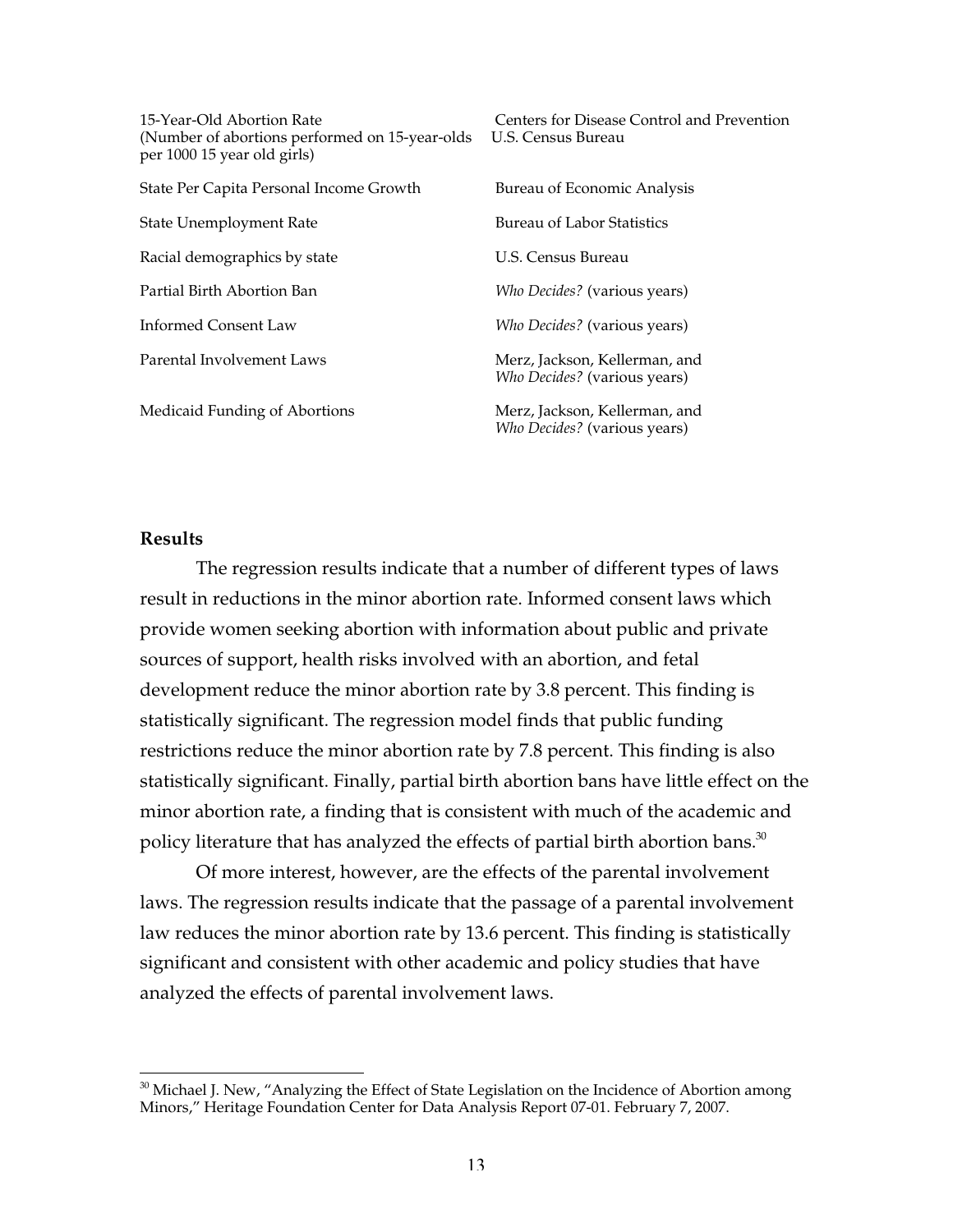Interestingly, parental involvement laws do not result in declines in the abortion rate for 18- and 19-year-olds. This is unsurprising. Women in this age group would likely be demographically similar to their minor counterparts. However, since they are no longer minors, they would not be directly affected by the passage of the parental involvement legislation. This finding provides additional evidence that the abortion decline among minors is caused by the enactment of the parental involvement legislation and not broader cultural factors that are reducing the incidence of abortion among all age groups.

Analyzing the different age groups, the results indicate that the passage of a parental involvement law reduces the abortion rate among 17-year-olds by 18.3 percent, the abortion rate among 16-year-olds by 14.3 percent, and the abortion rate among 15-year-olds by 8.6 percent. All of these findings achieve conventional levels of statistical significance. Furthermore, the fact that parental involvement laws result in consistent and statistically significant abortion declines across all the age groups strengthens these findings.

|                                     | Model 1                                            | Model 2                                             | Model 3                                  | Model 4                                | Model 5                                   |
|-------------------------------------|----------------------------------------------------|-----------------------------------------------------|------------------------------------------|----------------------------------------|-------------------------------------------|
| Variable                            | <b>Abortion Rate</b><br>(18- and 19-<br>year-olds) | <b>Abortion Rate</b><br>$(13 - t) 17$<br>year-olds) | <b>Abortion Rate</b><br>$(17-year-olds)$ | <b>Abortion Rate</b><br>(16-year-olds) | <b>Abortion Rate</b><br>$(15$ -year olds) |
|                                     | (control)                                          |                                                     |                                          |                                        |                                           |
| Informed<br>Consent                 | $-1.7\%$                                           | $-3.8\%$ *                                          | $-5.4\%**$                               | $-3.6\%$ *                             | 1.4%                                      |
| Medicaid<br>Funding<br>Restrictions | $-0.9\%$                                           | $-7.8\%**$                                          | $-8.0\%$ *                               | $-3.2\%$                               | $-4.0\%$                                  |
| Partial Birth<br>Abortion Ban       | $-1.5\%$                                           | $-2.8%$                                             | $-0.8\%$                                 | $-5.4\%$                               | $-3.7\%$                                  |
| Parental<br>Involvement Law         | $-0.1\%$                                           | $-13.6\%$ ***                                       | $-18.3\%$ ***                            | $-14.3\%$ ***                          | $-8.6\%$ ***                              |
| Number of<br>observations           | 570                                                | 570                                                 | 570                                      | 570                                    | 570                                       |
| R squared                           | .994                                               | .987                                                | .991                                     | .987                                   | .975                                      |

**Table 4: Testing the Impact of State-Level Laws on Various Age Groups** Technique: Generalized Least Squares with state and year indicator variables, Corrected for Autocorrelation.

Data weighted by state population.

\*significant at the 10 percent level; \*\*significant at the 5 percent level; \*\*\*significant at the 1 percent level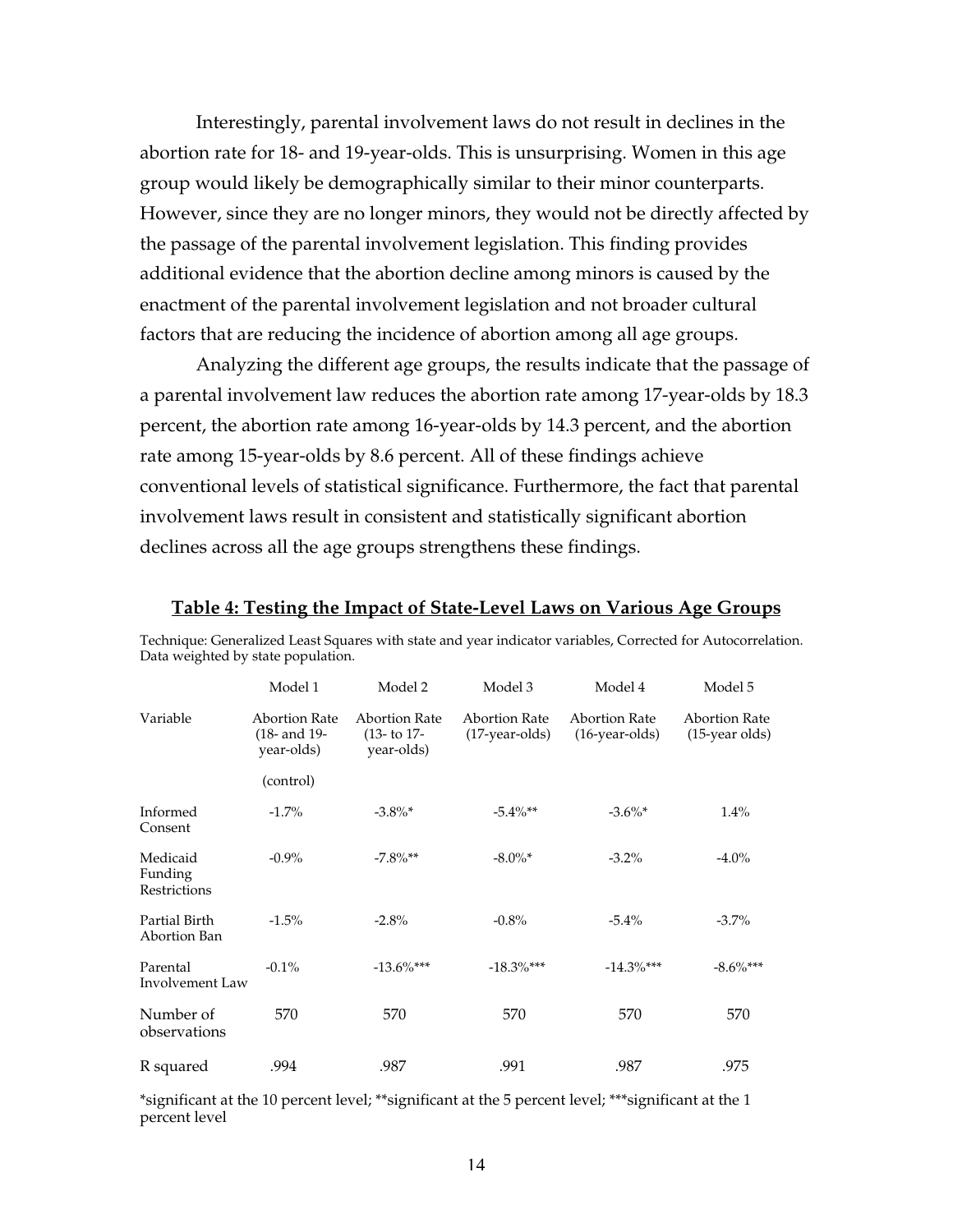Full regression results can be found in Appendix A.



#### **Analyzing Different Types of Parental Involvement Laws**

#### **A. Comparing Parental Consent to Parental Notification Laws**

The next regression compares the impact of parental consent laws to parental notification laws. Again, no policy or academic study has ever compared the effects of parental consent laws to parental notification laws. This is unfortunate because it seems plausible that parental consent laws might result in larger abortion reductions than parental notification laws.

This is for several reasons. Consent laws, unlike notification laws, would effectively give parents the ability to prevent an abortion from being performed on their daughter. Similarly, a parental consent law would pose a greater obstacle for a minor who is emancipated or who is not living with her parents. Additionally, a parental notice law might not serve as a deterrent to a minor who feels she can intercept the notification.

Finally, it should also be noted that abortion providers might have a greater incentive to follow parental consent laws and verify that minors who are seeking abortions actually have the consent of a parent. A missed notification can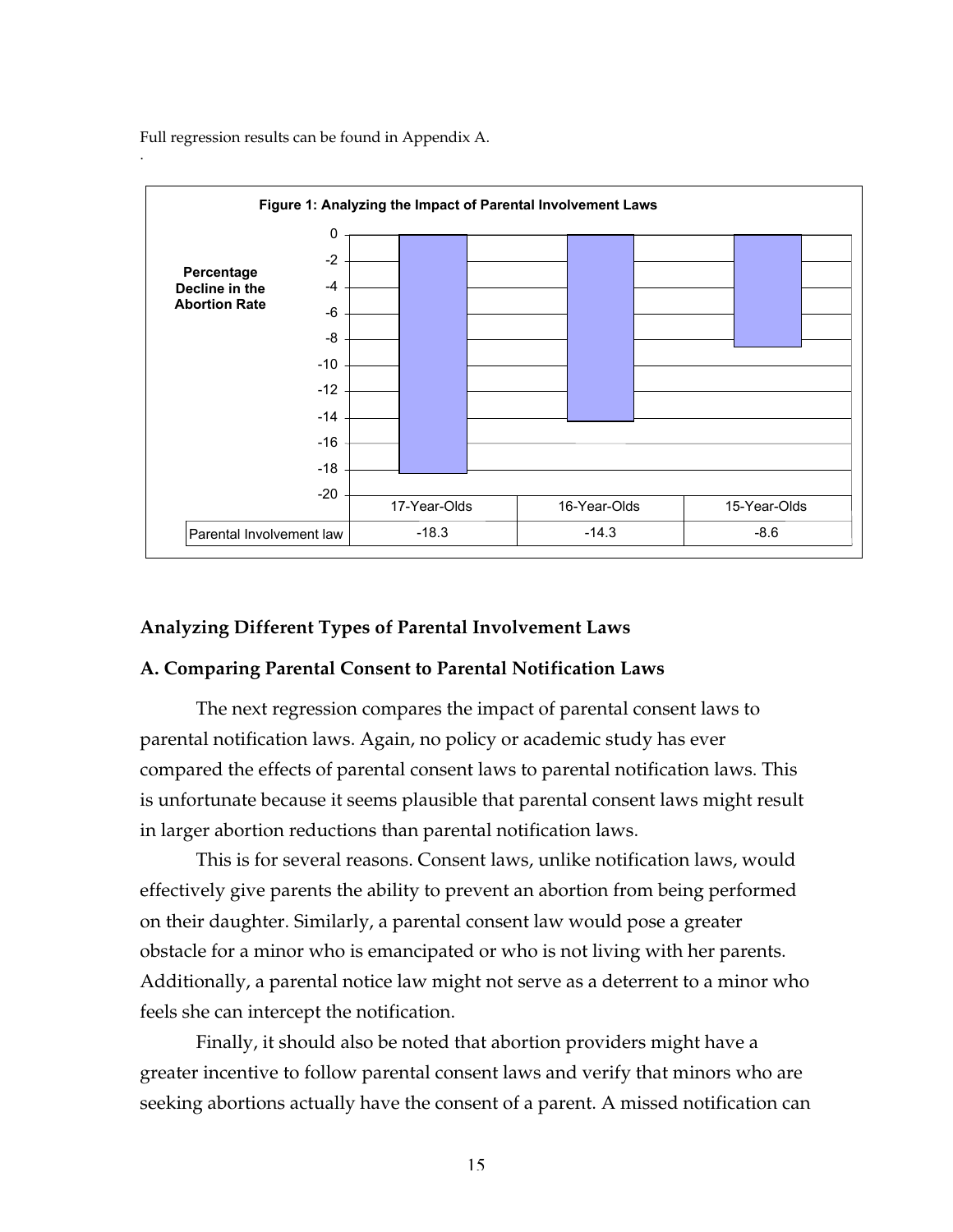possibly be blamed on timing or other incidental factors. However, failure to obtain consent would likely be seen as the responsibility of the abortion provider and could result in legal action—especially if the parents did not approve of the abortion being performed. The results of the second set of regressions can be found in Appendix B, and a summary can be found below.

|                              | Model 1                                      | Model 2                           | Model 3                            | Model 4                            |
|------------------------------|----------------------------------------------|-----------------------------------|------------------------------------|------------------------------------|
| Variable                     | Abortion Rate<br>$(13 - t) 17$<br>year-olds) | Abortion Rate<br>$(17-year-olds)$ | Abortion Rate<br>$(16$ -year-olds) | Abortion Rate<br>$(15$ -year-olds) |
| Parental Consent<br>Law      | $-18.7\%$ ***                                | $-23.1\%$ ***                     | $-19.9\%$ ***                      | $-16.6\%$ ***                      |
| Parental Notification<br>Law | $-4.8\%$ *                                   | $-9.2\%$ ***                      | $-5.9\%$ *                         | $-2.1\%$                           |

**Table 5: Comparing the Effect of Parental Consent and Parental Notification Laws**

\*significant at the 10 percent level; \*\*significant at the 5 percent level; \*\*\*significant at the 1 percent level

Full Regression Results Can Be Found in Appendix B



These findings provide evidence that parental consent laws result in larger abortion reductions than parental involvement laws. Overall, parental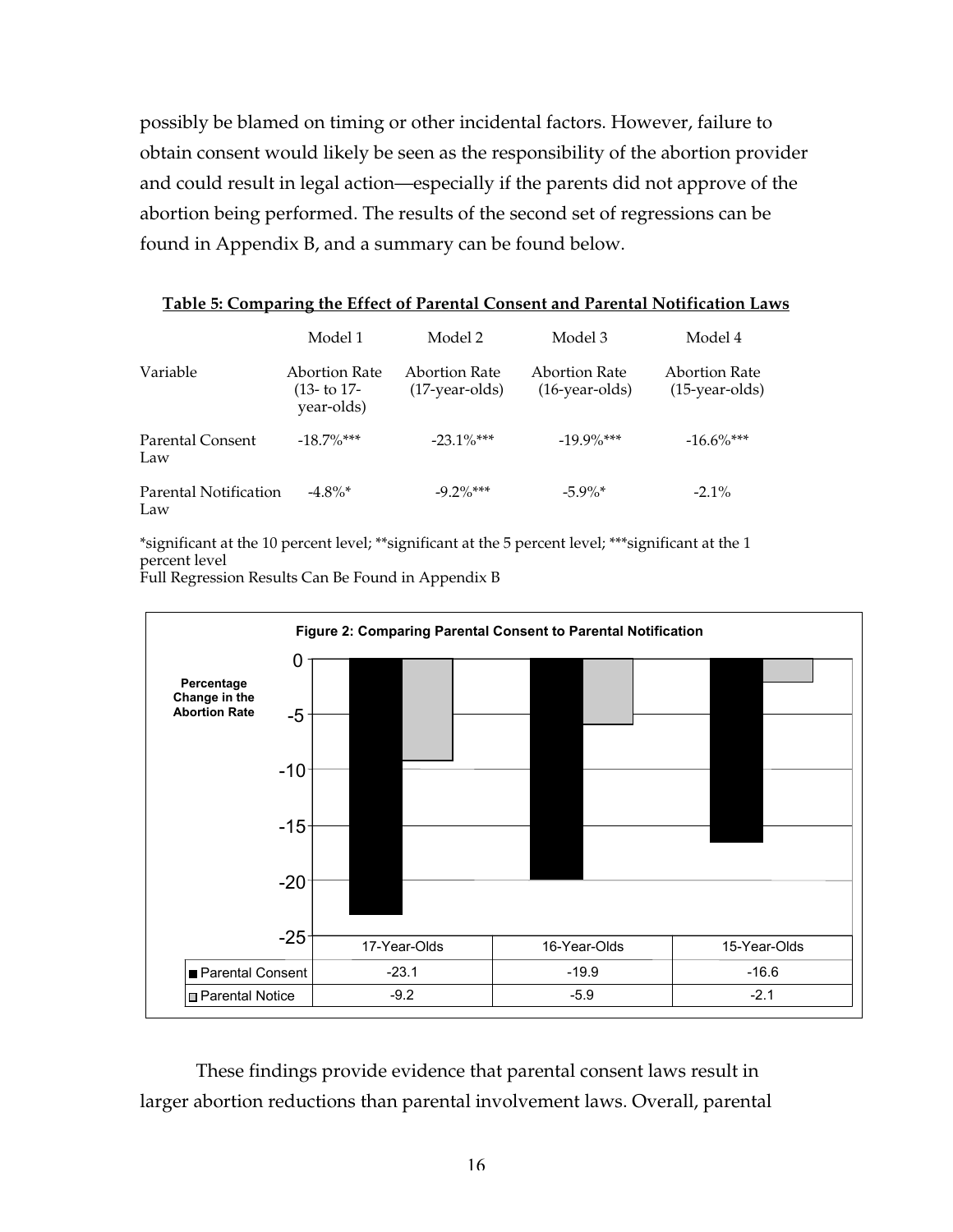consent laws result in an 18.7 percent decline in the minor abortion rate whereas parental notification laws only result in a decline of around five percent. This difference is statistically significant. Parental consent laws have their largest impact on 17-year-olds, resulting in an abortion rate decline of 23.1 percent. Parental consent laws also result in respective abortion rate declines of 19.9 percent and 16.6 percent among 16-year-olds and 15-year-old females.

Furthermore, among every age group, parental consent laws result in larger abortion declines than parental notification laws. In each case, these differences achieve conventional standards of statistical significance. This provides very solid evidence that parental consent laws are more effective than parental notice laws. These findings should inform future debates in state legislatures about how best to protect unborn children.

# **B. Comparing One-Parent Parental Involvement Laws to Two-Parent Parental Involvement Laws**

The next and final set of regressions compare parental involvement laws that require the involvement of only one parent to those that mandate the involvement of both parents. Again, this is a distinction that has been ignored by the academic and policy literature. While most parental involvement laws require the involvement of only one parent, three states (North Dakota [1981], Minnesota [1990], and Mississippi [1993]) have enacted parental involvement laws that require the involvement of two parents.

Furthermore, it seems likely that parental laws requiring the involvement of two parents might result in larger abortion declines. A law that requires the involvement of two parents gives any one parent a better chance to prevent the abortion from taking place. Similarly, it might be more difficult for a minor to intercept two separate notifications. Also, while one missed notification could possibly be blamed on timing or other incidental factors, it would be more difficult for an abortion provider to justify a pair of missed notifications. Finally, obtaining the consent of both parents might prove difficult for some minors. The full results of the third set of regressions can be found in Appendix C, and a summary can be found in Table 6.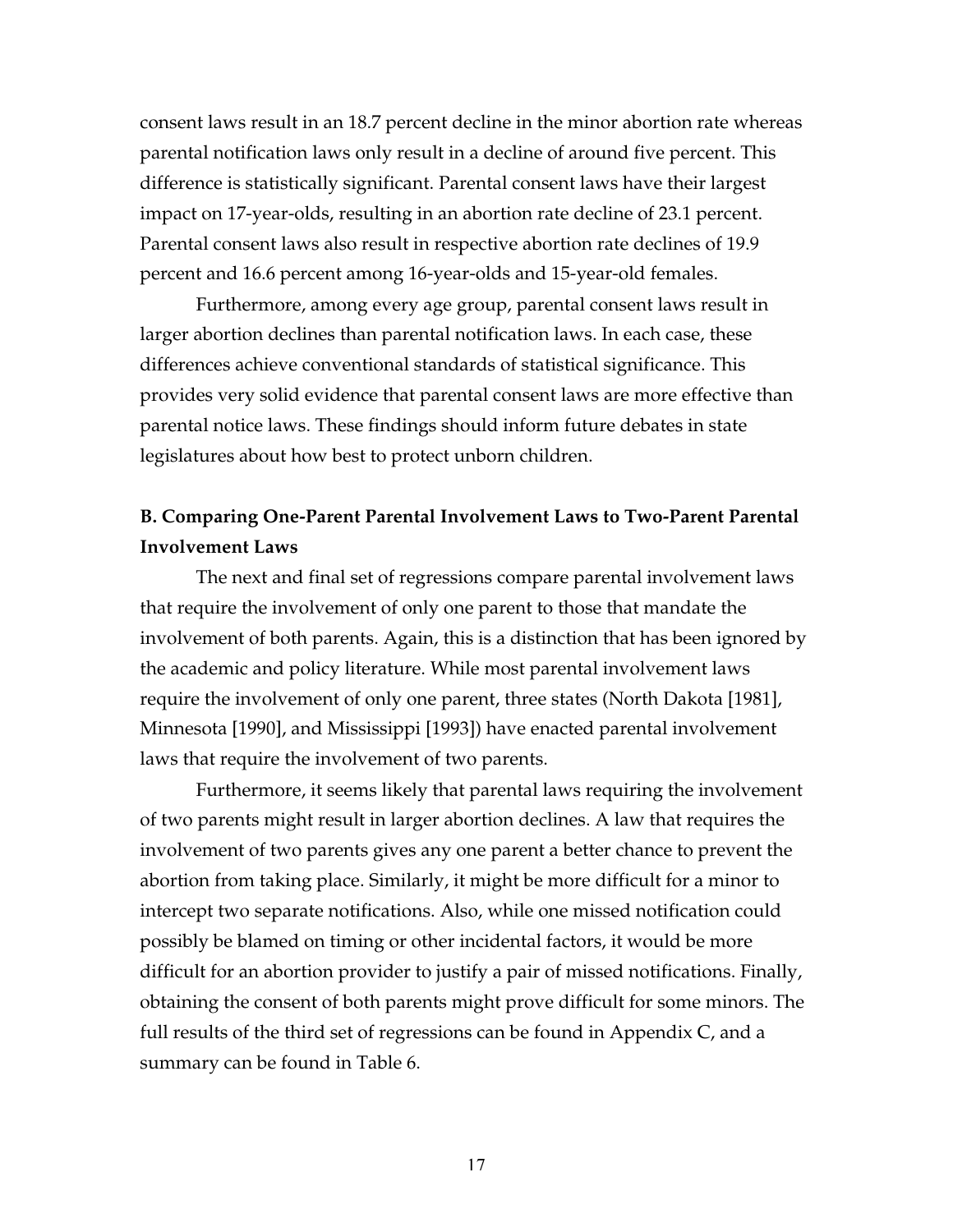|                                          |                                              | -----                              |                                    |                                    |
|------------------------------------------|----------------------------------------------|------------------------------------|------------------------------------|------------------------------------|
|                                          | Model 1                                      | Model 2                            | Model 3                            | Model 4                            |
| Variable                                 | Abortion Rate<br>$(13 - t) 17$<br>year-olds) | Abortion Rate<br>$(17$ -year-olds) | Abortion Rate<br>$(16$ -year-olds) | Abortion Rate<br>$(15$ -year-olds) |
| Parental Involvement<br>Law (Two-Parent) | $-31.4\%$ ***                                | $-35.3\%$ ***                      | $-31.3\%$ ***                      | $-31.5\%$ ***                      |
| Parental Involvement<br>Law (One-Parent) | $-9.2\%$ ***                                 | $-13.5\%$ ***                      | $-10.1\%$ ***                      | $-5.8\%$ <sup>*</sup>              |

#### **Table 6: Comparing the Effect of One-Parent and Two-Parent Parental Involvement Laws**

\*significant at the 10 percent level; \*\*significant at the 5 percent level; \*\*\*significant at the 1 percent level

Full Regression Results Can Be Found in Appendix C.



These findings provide strong evidence that parental involvement laws which require the involvement of two parents result in larger abortion reductions than laws that require the involvement of only one parent. Overall, laws requiring the involvement of two parents result in a 31.4 percent decline in the minor abortion rate. Conversely, parental involvement laws requiring the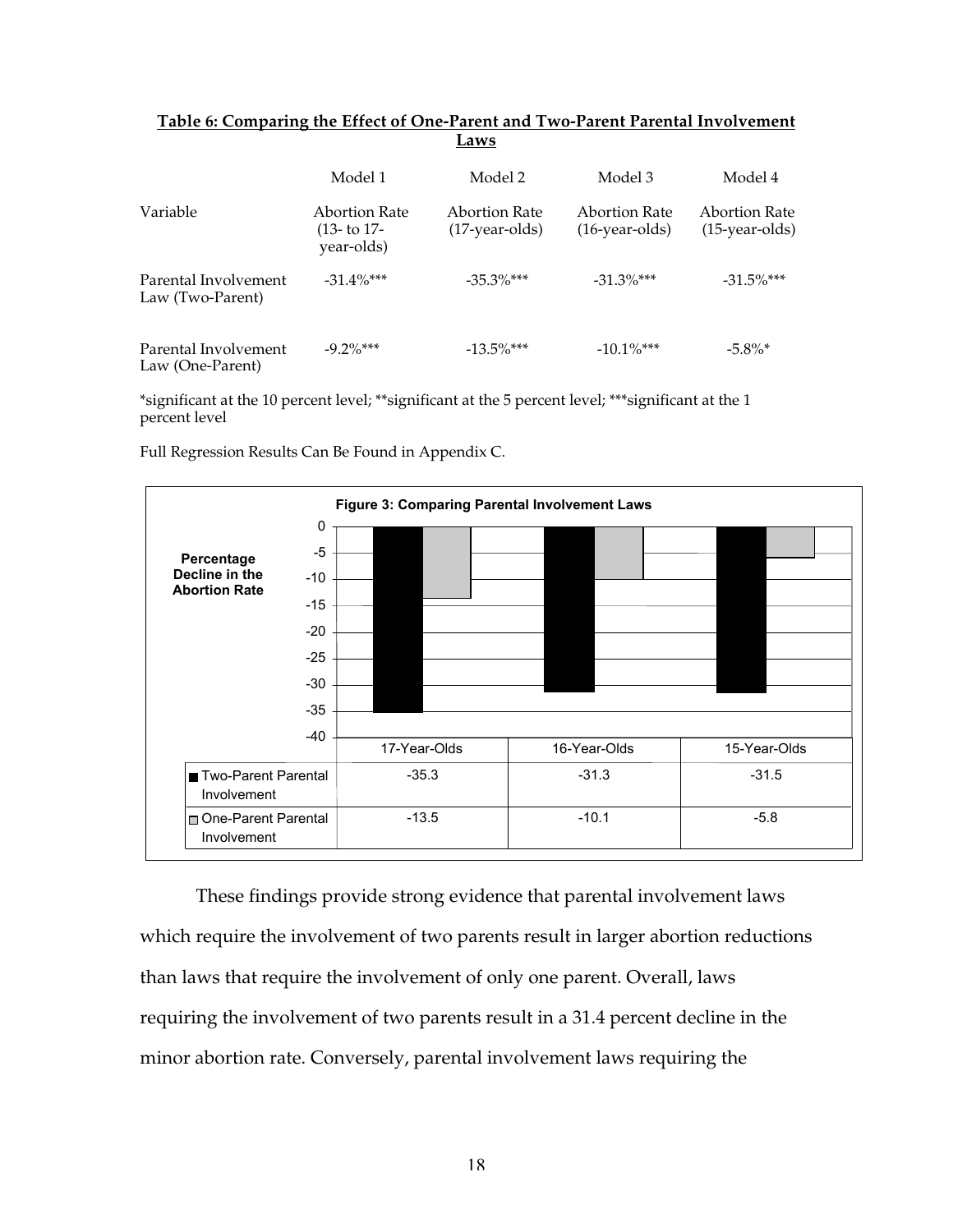involvement of only one parent result in a minor abortion rate decline of 13.5 percent. This difference is statistically significant.

Laws requiring the involvement of two parents have their largest impact on 17-year-olds, resulting in an abortion rate decline of 35.3 percent. These laws also result in abortion rate declines of 31.3 percent and 31.5 percent among 16 year-olds and 15-year-olds, respectively.

Furthermore, among every age group, legislation requiring the involvement of two parents results in larger abortion declines than laws requiring the involvement of only one parent. In each case, these differences achieve conventional standards of statistical significance. Overall, laws that require the involvement of two parents show the most promise for being able to reduce the incidence of abortion among minors. They are explored in greater detail in the following section.

#### **A Closer Look at Laws That Require the Involvement of Two Parents**

Since 1985, only two states have enacted parental involvement laws requiring the involvement of two parents. In 1990, Minnesota passed a twoparent parental notification bill, and Mississippi had a two-parent parental consent bill take effect in 1993.<sup>31</sup> The following two time series charts demonstrate the effectiveness of these two pieces of legislation. Figures 4 and Figure 5 depict the trends in the abortion rate for 17-year-olds, 16-year-olds, and 15-year-olds in Mississippi and Minnesota, respectively. Both of these charts show how the minor abortion rates in these states fluctuated over time, then started a substantial decline after the enactment of parental involvement laws. Indeed, both the regression findings and these time series charts indicate that parental involvement laws that require the involvement of two parents possess considerable promise for reducing the incidence of abortion among minors.

31 John F. Merz, Catherine Jackson, and Jacob Klerman, "A Review of Abortion Policy: Legality, Medicaid Funding, and Parental Involvement, 1967-1994." *Women's Rights Law Reporter*. Vol. 17, No. 1 (1995), pp. 1–61.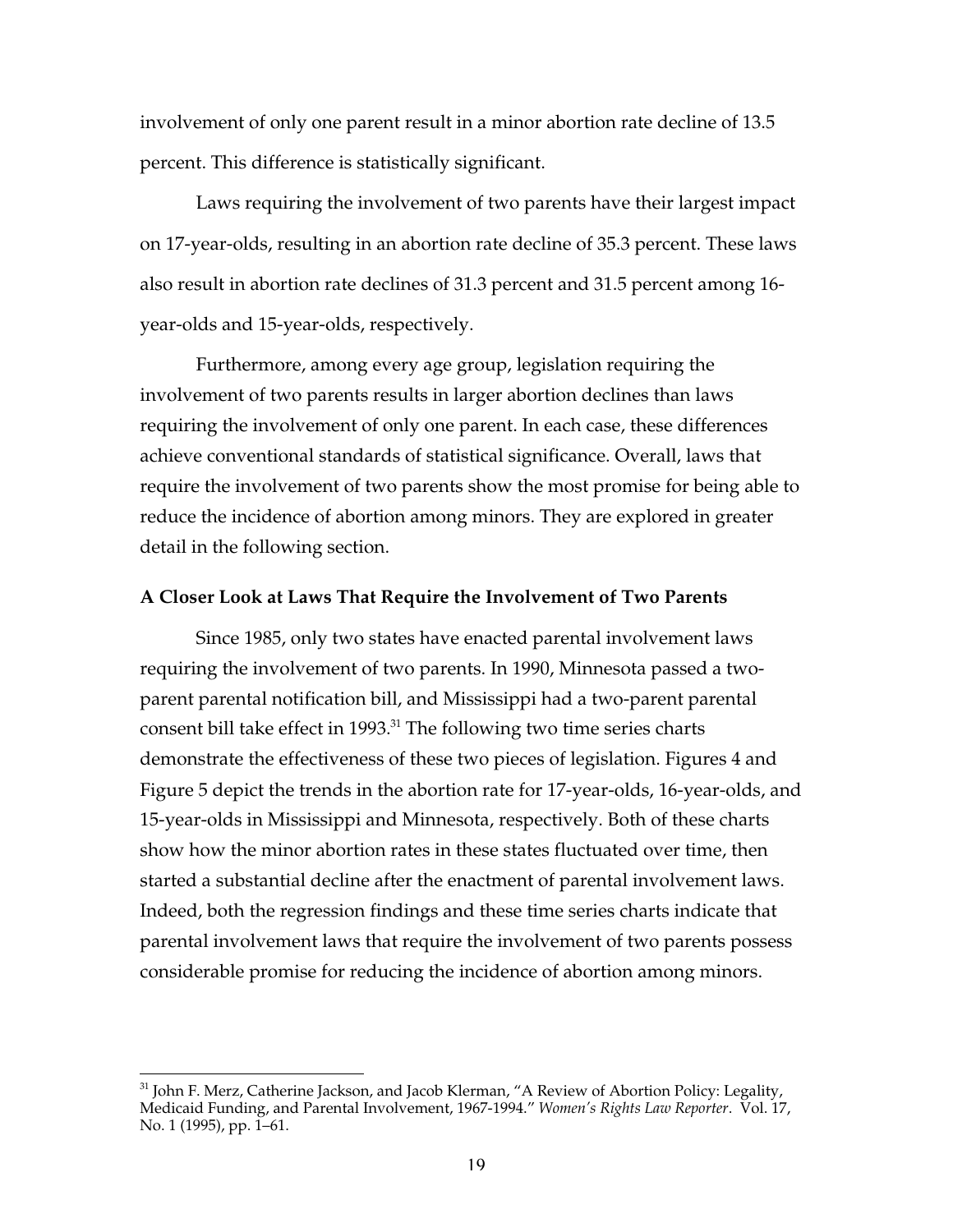

#### **Figure 4: Abortion Rates for Minors in Mississippi**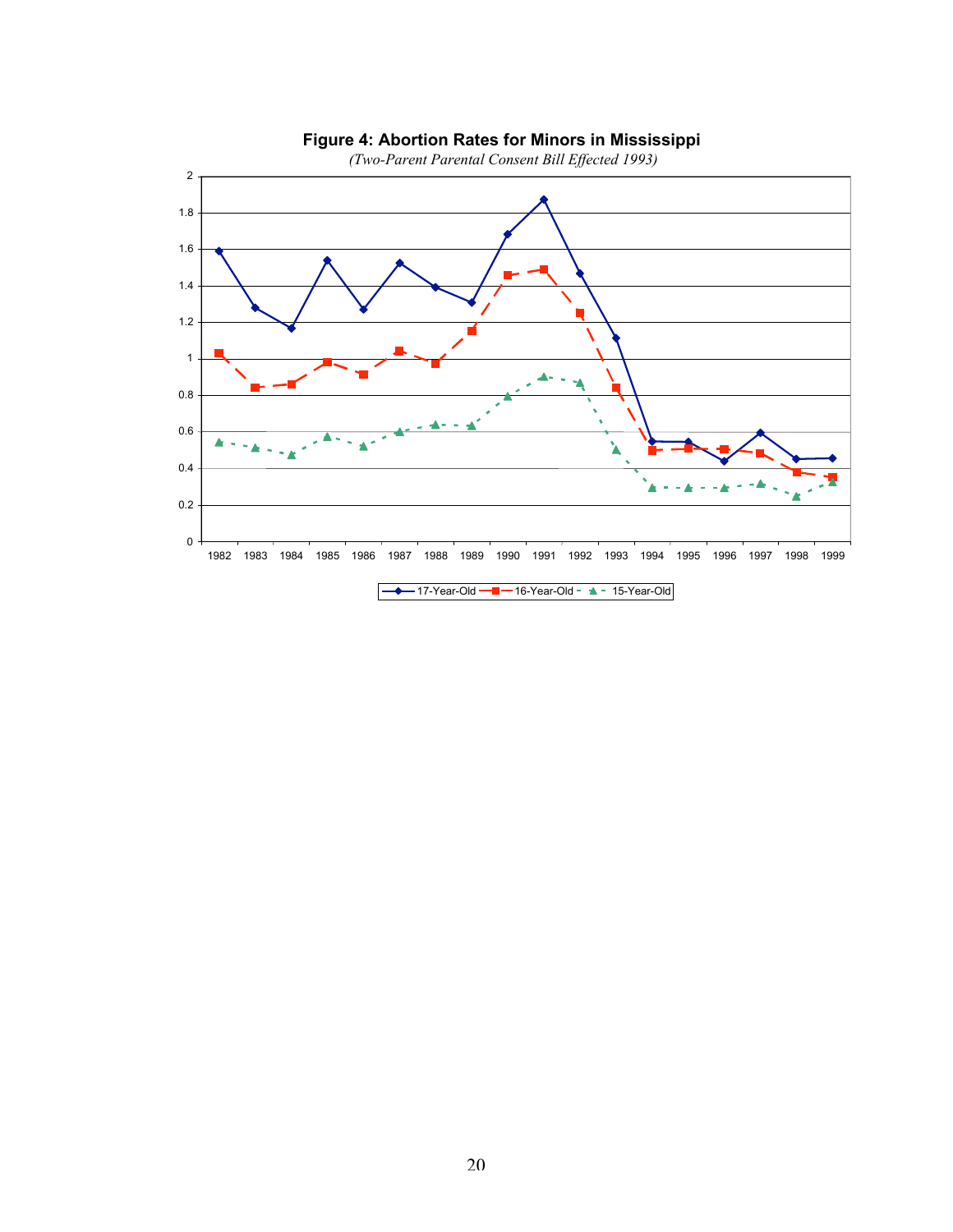

 $-17$ -Year -Old $-16$ -Year-Old  $-15$ -Year-Old

#### **Figure 5: Abortion Rates for Minors in Minnesota**

#### **Conclusion**

This study contributes to the substantial body of social science research which indicates that parental involvement laws result in reductions in the incidence of abortion among minors. Overall, the regression results indicate that the passage of a parental involvement law reduces the minor abortion rate by approximately 14 percent. Furthermore, the results also indicate that the enactment of a parental involvement law results in statistically significant reductions in the abortion rate among 17-year-olds, 16-year-olds, and 15-yearolds.

Moreover, by comparing various types of parental involvement laws, this study breaks new ground. The results provide solid evidence that laws that require parental consent result in larger abortion declines than laws that only require parental notification. Similarly, legislation requiring the involvement of two parents results in larger abortion declines than laws requiring the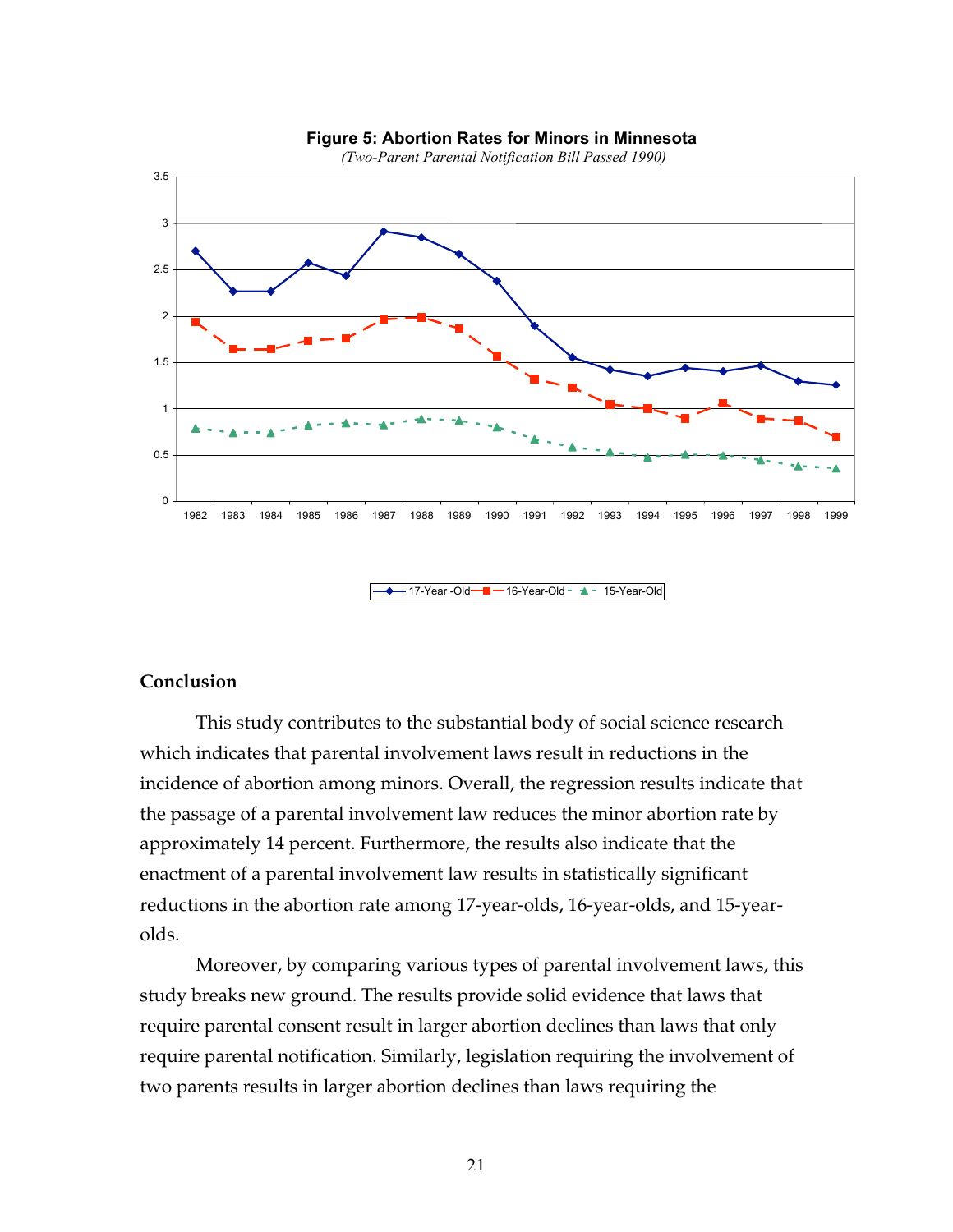involvement of only one parent. These findings hold true for all age groups that were analyzed.

This research has clear policy implications. While enacting parental involvement laws is a worthwhile policy goal, these findings indicate that state legislators and pro-life activists everywhere should make a concerted effort to strengthen their state's parental involvement laws.

Furthermore, these findings have implications for federal legislation as well. It is entirely possible that some of these in-state abortion reductions could be offset by minors who obtain abortions in neighboring states where the laws are more permissive. However, federal legislation has been introduced that would considerably strengthen these state-level parental involvement laws. The Child Custody Protection Act that has been introduced in the U.S House and the Child Interstate Abortion Notification Act (CIANA) that has been introduced in the U.S. Senate would make it a felony for anyone other than a parent to take a child across state lines for the purpose of obtaining an abortion.

CIANA passed the House of Representatives, and the Child Custody Protection Act passed the Senate in 2006. However, this legislation ultimately was defeated when the Senate Democrats refused to appoint members to a conference committee to work out the differences in the two pieces of legislation. Regardless, by making it more difficult for a minor to obtain an abortion in neighboring states, these federal laws could considerably strengthen the statelevel parental involvement laws that are already in place. Indeed, both CIANA and the Child Custody Protection Act should both remain a high priority for organizations working on federal legislation.

During the 2008 election campaign, abortion will undoubtedly be a major issue. The Supreme Court appointments by the next President will likely determine the extent to which federal government and the states are able to protect unborn children in the future. In recent months, a number of candidates from both parties have expressed an interest in lowering the incidence of abortion. This, itself, is laudable. However, if voters are serious about reducing the incidence of abortion, they should support only those candidates who have a consistent track record of actually supporting pro-life legislation. While campaign rhetoric does not amount to much, this study—and other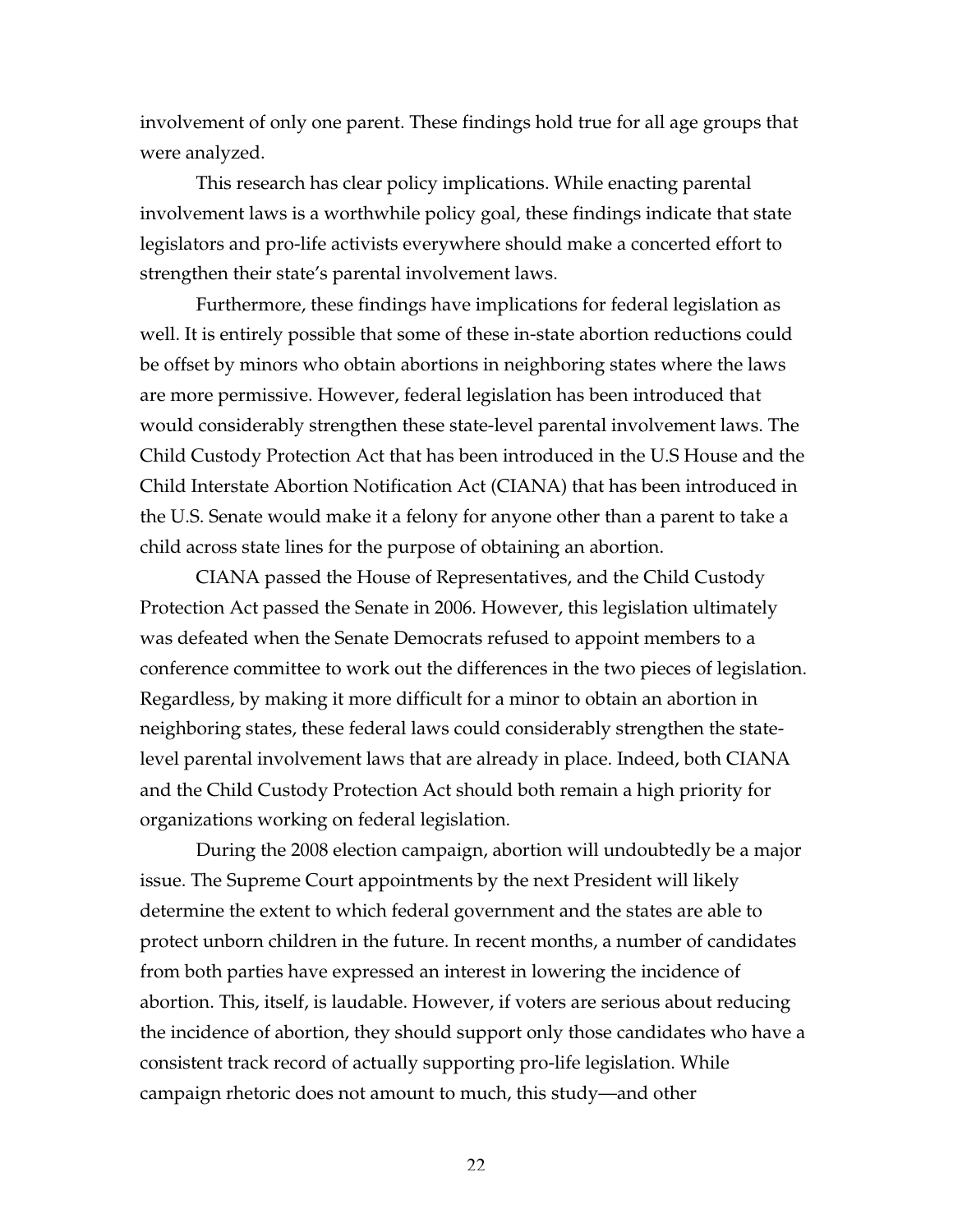studies—provide solid evidence that laws are effective at protecting mothers and their unborn children.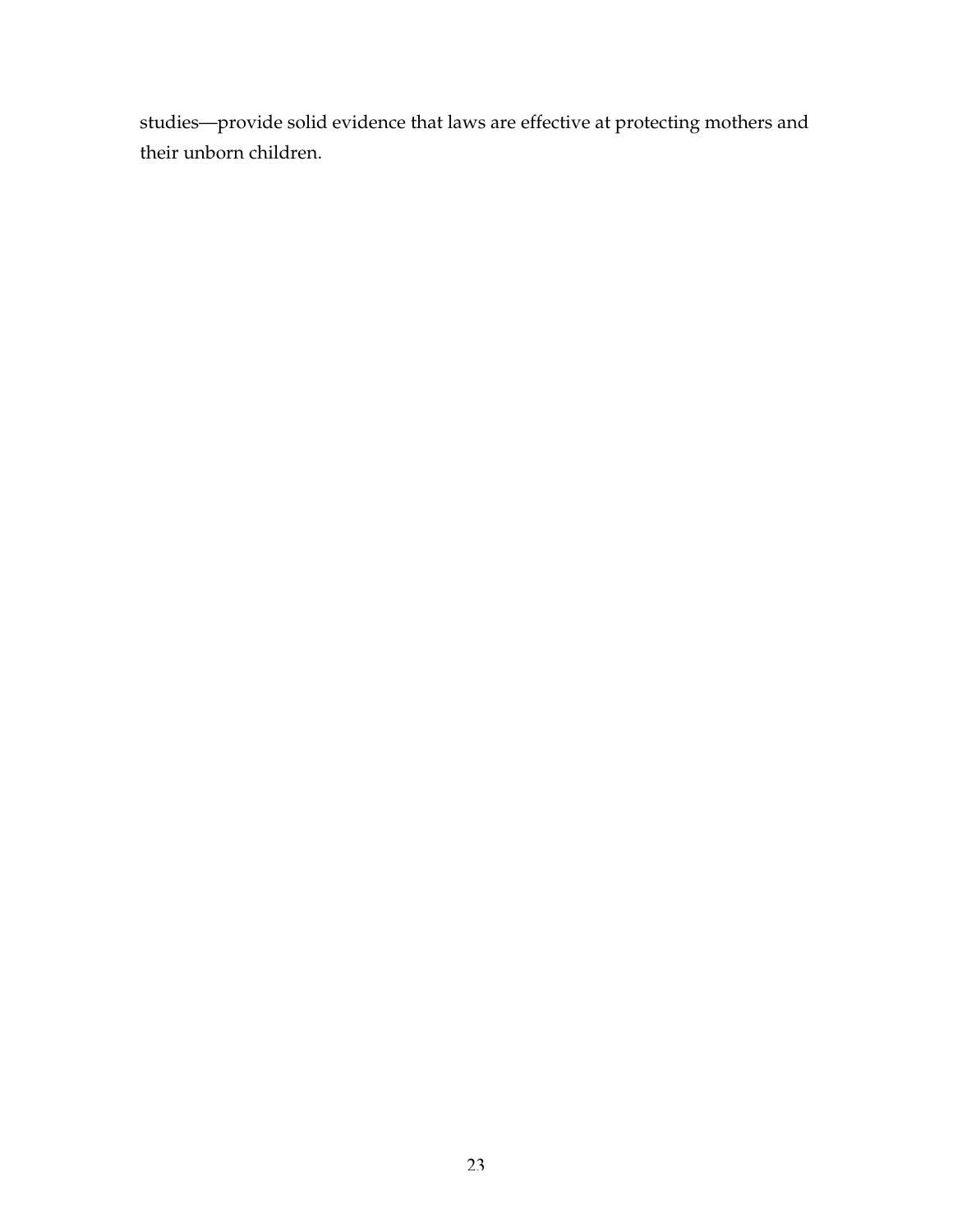# **Appendix A: Regression Results**

# **Testing the Impact of Parental Involvement Laws on Various Age Groups**

Technique: Generalized Least Squares with state and year indicator variables, Corrected for AR1 autocorrelation. Data weighted by state population.

|                                     | Model 1                                            | Model 2                                               | Model 3                                  | Model 4                                   | Model 5                                   |
|-------------------------------------|----------------------------------------------------|-------------------------------------------------------|------------------------------------------|-------------------------------------------|-------------------------------------------|
| Variable                            | <b>Abortion Rate</b><br>(18- and 19-<br>year-olds) | <b>Abortion Rate</b><br>$(13 - to 17 -$<br>year-olds) | <b>Abortion Rate</b><br>$(17-year-olds)$ | <b>Abortion Rate</b><br>$(16$ -year-olds) | <b>Abortion Rate</b><br>$(15$ -year-olds) |
| Income                              | $-0.002$                                           | $-0.006$                                              | $-0.011**$                               | 0.000                                     | $-0.013**$                                |
| Growth                              | (0.003)                                            | (0.004)                                               | (0.004)                                  | (0.005)                                   | (0.006)                                   |
| Unemploy-                           | $-0.001$                                           | $-0.001$                                              | $-0.002$                                 | 0.000                                     | $-0.001$                                  |
| ment Rate                           | (0.006)                                            | (0.007)                                               | (0.007)                                  | (0.008)                                   | (0.011)                                   |
| Percent Black                       | $0.025*$                                           | $0.054**$                                             | $0.057***$                               | $0.049***$                                | $0.063***$                                |
|                                     | (0.015)                                            | (0.017)                                               | (0.017)                                  | (0.018)                                   | (0.019)                                   |
| <b>Percent Native</b>               | $-0.014$                                           | 0.035                                                 | 0.045                                    | 0.039                                     | 0.055                                     |
| American                            | (0.041)                                            | (0.046)                                               | (0.045)                                  | (0.048)                                   | (0.052)                                   |
| Percent                             | 0.009                                              | $0.019*$                                              | $0.025***$                               | 0.012                                     | 0.008                                     |
| Hispanic                            | (0.010)                                            | (0.011)                                               | (0.011)                                  | (0.012)                                   | (0.013)                                   |
| Percent Asian                       | $0.052*$                                           | 0.006                                                 | 0.034                                    | 0.035                                     | 0.014                                     |
|                                     | (0.027)                                            | (0.030)                                               | (0.030)                                  | (0.031)                                   | (0.034)                                   |
| Teen Fertility                      | 0.007                                              | 0.006                                                 | 0.005                                    | 0.008                                     | 0.006                                     |
| Rate                                | (0.004)                                            | (0.005)                                               | (0.005)                                  | (0.006)                                   | (0.007)                                   |
| Informed                            | $-0.017$                                           | $-0.039*$                                             | $-0.056**$                               | $-0.037*$                                 | $-0.014$                                  |
| Consent                             | (0.019)                                            | (0.023)                                               | (0.022)                                  | (0.024)                                   | (0.028)                                   |
| Medicaid<br>Funding<br>Restrictions | $-0.009$<br>(0.037)                                | $-0.081**$<br>(0.044)                                 | $-0.083*$<br>(0.044)                     | $-0.033$<br>(0.047)                       | $-0.041$<br>(0.055)                       |
| Partial Birth                       | $-0.015$                                           | $-0.028$                                              | $-0.008$                                 | $-0.056$                                  | $-0.038$                                  |
| Abortion Ban                        | (0.032)                                            | (0.039)                                               | (0.040)                                  | (0.042)                                   | (0.051)                                   |
| Parental<br>Involvement<br>Law      | $-0.001$<br>(0.023)                                | $0.146***$<br>(0.027)                                 | $-0.202***$<br>(0.027)                   | $-0.154***$<br>(0.029)                    | $-0.090***$<br>(0.033)                    |
| Number of<br>Observations           | 570                                                | 570                                                   | 570                                      | 570                                       | 570                                       |
| R squared                           | .994                                               | .987                                                  | .991                                     | .987                                      | .975                                      |

significant at the 10 percent level; \*\*significant at the 5 percent level; \*\*\*significant at the 1 percent level

Note: All regressions we run on the natural log of the dependent variable so that the effect of each type of legislation can be expressed in percentage terms.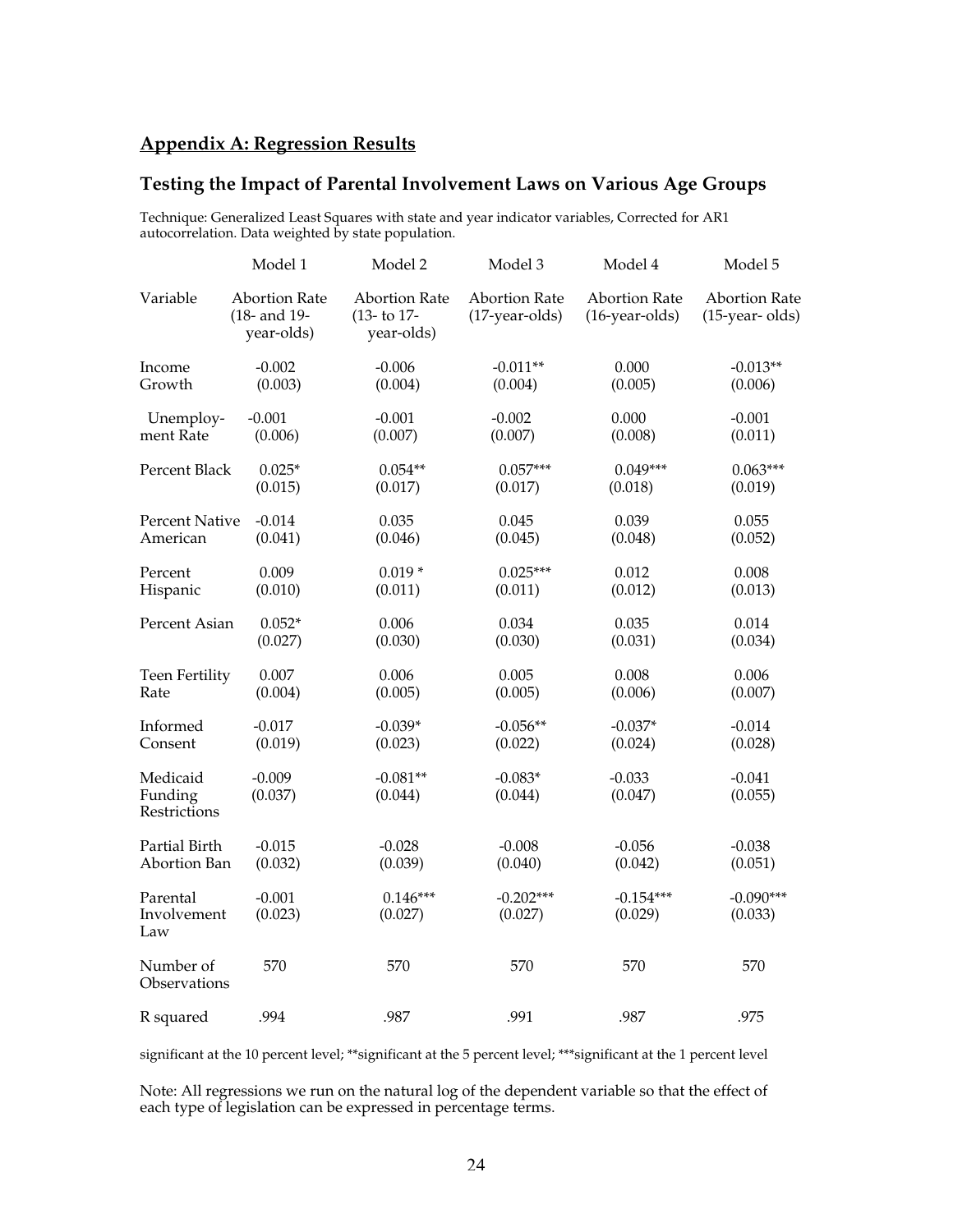# **Appendix B: Regression Results**

# **Comparing the Effect of Parental Consent and Parental Notification Laws**

Technique: Generalized Least Squares with state and year indicator variables, Corrected for AR1 autocorrelation. Data weighted by state population.

|                              | Model 1                 | Model 2              | Model 3              | Model 4              |
|------------------------------|-------------------------|----------------------|----------------------|----------------------|
| Variable                     | <b>Abortion Rate</b>    | <b>Abortion Rate</b> | <b>Abortion Rate</b> | <b>Abortion Rate</b> |
|                              | $(13-$ to 17-year-olds) | (17-year-olds)       | (16-year-olds)       | $(15$ -year-olds)    |
| Income Growth                | $-0.007*$               | $-0.012***$          | $-0.000$             | $-0.014**$           |
|                              | (0.004)                 | (0.004)              | (0.005)              | (0.006)              |
| <b>Unemployment Rate</b>     | 0.000                   | $-0.001$             | 0.002                | $-0.001$             |
|                              | (0.007)                 | (0.007)              | (0.008)              | (0.011)              |
| Percent Black                | $0.038**$               | 0.039                | $0.033*$             | $0.047**$            |
|                              | (0.017)                 | (0.017)              | (0.018)              | (0.020)              |
| Percent Native American      | 0.035                   | 0.046                | 0.040                | 0.054                |
|                              | (0.046)                 | (0.045)              | (0.048)              | (0.052)              |
| Percent Hispanic             | 0.018                   | $0.025**$            | 0.011                | 0.005                |
|                              | (0.011)                 | (0.011)              | (0.012)              | (0.013)              |
| Percent Asian                | 0.011                   | 0.041                | 0.039                | 0.016                |
|                              | (0.030)                 | (0.030)              | (0.031)              | (0.034)              |
| Teen Fertility Rate          | 0.005                   | 0.004                | 0.007                | 0.004                |
|                              | (0.005)                 | (0.005)              | (0.006)              | (0.007)              |
| <b>Informed Consent</b>      | $-0.037*$               | $-0.056**$           | $-0.036$             | $-0.008$             |
|                              | (0.022)                 | (0.023)              | (0.024)              | (0.028)              |
| Medicaid Funding             | $-0.070*$               | $-0.072*$            | $-0.018$             | $-0.015$             |
| Restrictions                 | (0.044)                 | (0.044)              | (0.047)              | (0.055)              |
| Partial Birth                | $-0.036$                | $-0.018$             | $-0.064$             | $-0.045$             |
| Abortion Ban                 | (0.039)                 | (0.040)              | (0.042)              | (0.050)              |
| Parental Consent Law         | $-0.207***$             | $0.263***$           | $-0.222***$          | $-0.182***$          |
|                              | (0.036)                 | (0.036)              | (0.038)              | (0.043)              |
| <b>Parental Notification</b> | $-0.049*$               | $-0.096***$          | $-0.061*$            | $-0.020$             |
| Law                          | (0.031)                 | (0.031)              | (0.033)              | (0.037)              |
| Number of observations       | 570                     | 570                  | 570                  | 570                  |
| R squared                    | .986                    | .991                 | .988                 | .976                 |

significant at the 10 percent level; \*\*significant at the 5 percent level; \*\*\*significant at the 1 percent level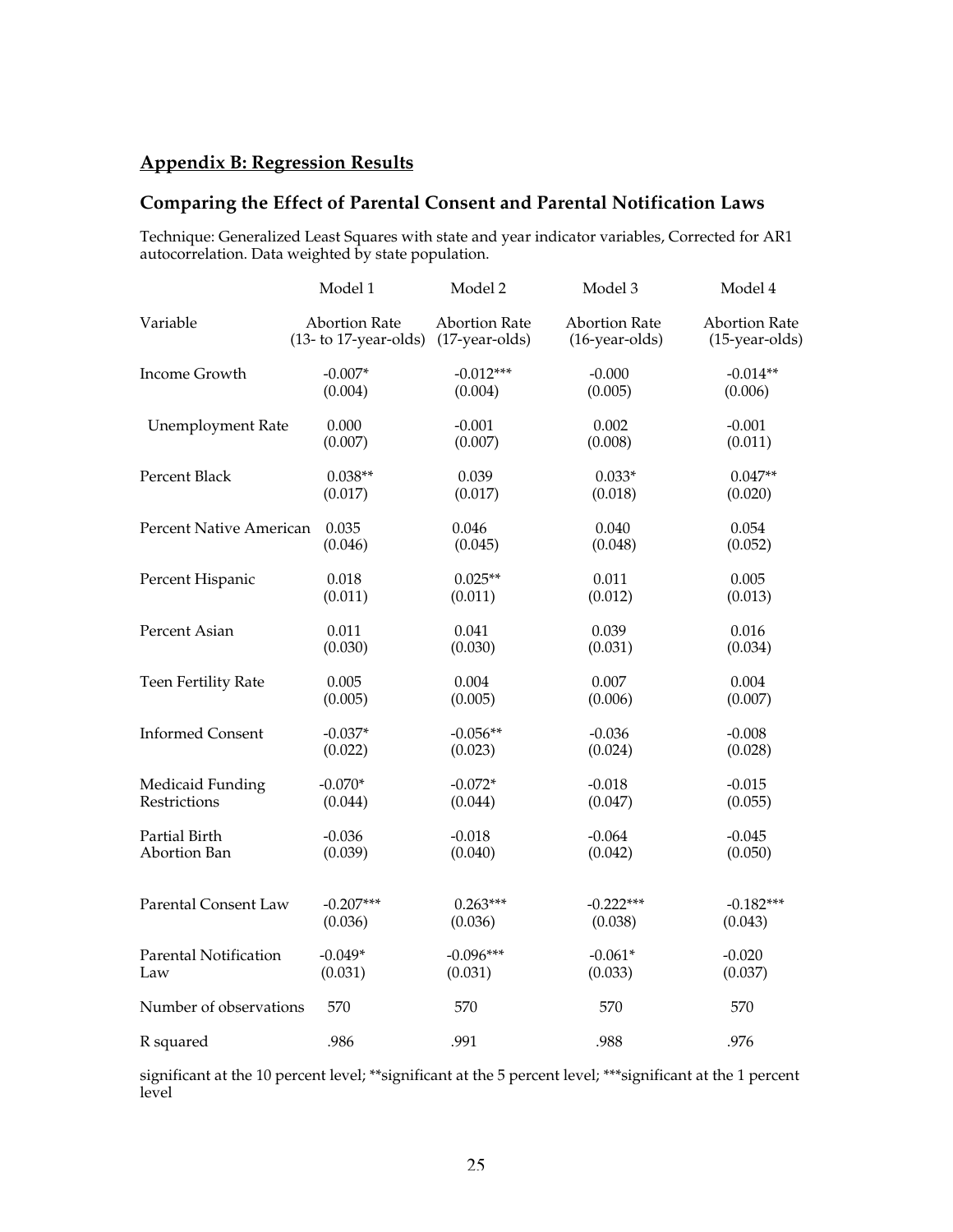Note: All regressions we run on the natural log of the dependent variable so that the effect of each type of legislation can be expressed in percentage terms.

# **Appendix C: Regression Results**

# **Comparing the Effect of Two-Parent Parental Involvement Laws to One-Parent Parental Involvement Laws**

Technique: Generalized Least Squares with state and year indicator variables, Corrected for AR1 Autocorrelation. Data weighted by state population.

|                          | Model 1                 | Model 2              | Model 3              | Model 4              |
|--------------------------|-------------------------|----------------------|----------------------|----------------------|
| Variable                 | <b>Abortion Rate</b>    | <b>Abortion Rate</b> | <b>Abortion Rate</b> | <b>Abortion Rate</b> |
|                          | $(13-$ to 17-year-olds) | (17-year-olds)       | (16-year-olds)       | $(15$ -year-olds)    |
| Income Growth            | $-0.005$                | $-0.010**$           | 0.001                | $-0.011*$            |
|                          | (0.004)                 | (0.004)              | (0.005)              | (0.005)              |
| <b>Unemployment Rate</b> | $-0.001$                | $-0.003$             | $-0.000$             | $-0.001$             |
|                          | (0.007)                 | (0.007)              | (0.008)              | (0.010)              |
| Percent Black            | $0.050***$              | $0.052**$            | $0.044**$            | $0.059***$           |
|                          | (0.017)                 | (0.017)              | (0.018)              | (0.019)              |
| Percent Native American  | 0.047                   | 0.059                | 0.051                | 0.066                |
|                          | (0.046)                 | (0.045)              | (0.048)              | (0.052)              |
| Percent Hispanic         | 0.014                   | $0.021*$             | 0.007                | $-0.001$             |
|                          | (0.012)                 | (0.012)              | (0.012)              | (0.013)              |
| Percent Asian            | 0.033                   | $0.064**$            | $0.061*$             | 0.042                |
|                          | (0.031)                 | (0.030)              | (0.032)              | (0.035)              |
| Teen Fertility Rate      | 0.009                   | 0.008                | $0.010*$             | 0.009                |
|                          | (0.005)                 | (0.005)              | (0.006)              | (0.007)              |
| <b>Informed Consent</b>  | $-0.036*$               | $-0.054**$           | $-0.034$             | $-0.005$             |
|                          | (0.022)                 | (0.023)              | (0.024)              | (0.029)              |
| Medicaid Funding         | $-0.114***$             | $-0.123***$          | $-0.069$             | $-0.086$             |
| Restrictions             | (0.044)                 | (0.045)              | (0.048)              | (0.056)              |
| Partial Birth            | $-0.027$                | $-0.009$             | $-0.055$             | $-0.031$             |
| Abortion Ban             | (0.039)                 | (0.040)              | (0.042)              | (0.051)              |
| Parental Involvement     | $-0.377***$             | $-0.436***$          | $-0.376***$          | $-0.379***$          |
| Law (Two-Parent)         | (0.082)                 | (0.078)              | (0.083)              | (0.089)              |
| Parental Involvement     | $-0.096***$             | $-0.145***$          | $-0.107***$          | $-0.060*$            |
| Law (One-Parent)         | (0.025)                 | (0.026)              | (0.028)              | (0.032)              |
| Number of observations   | 570                     | 570                  | 570                  | 570                  |
| R squared                | .986                    | .991                 | .987                 | .976                 |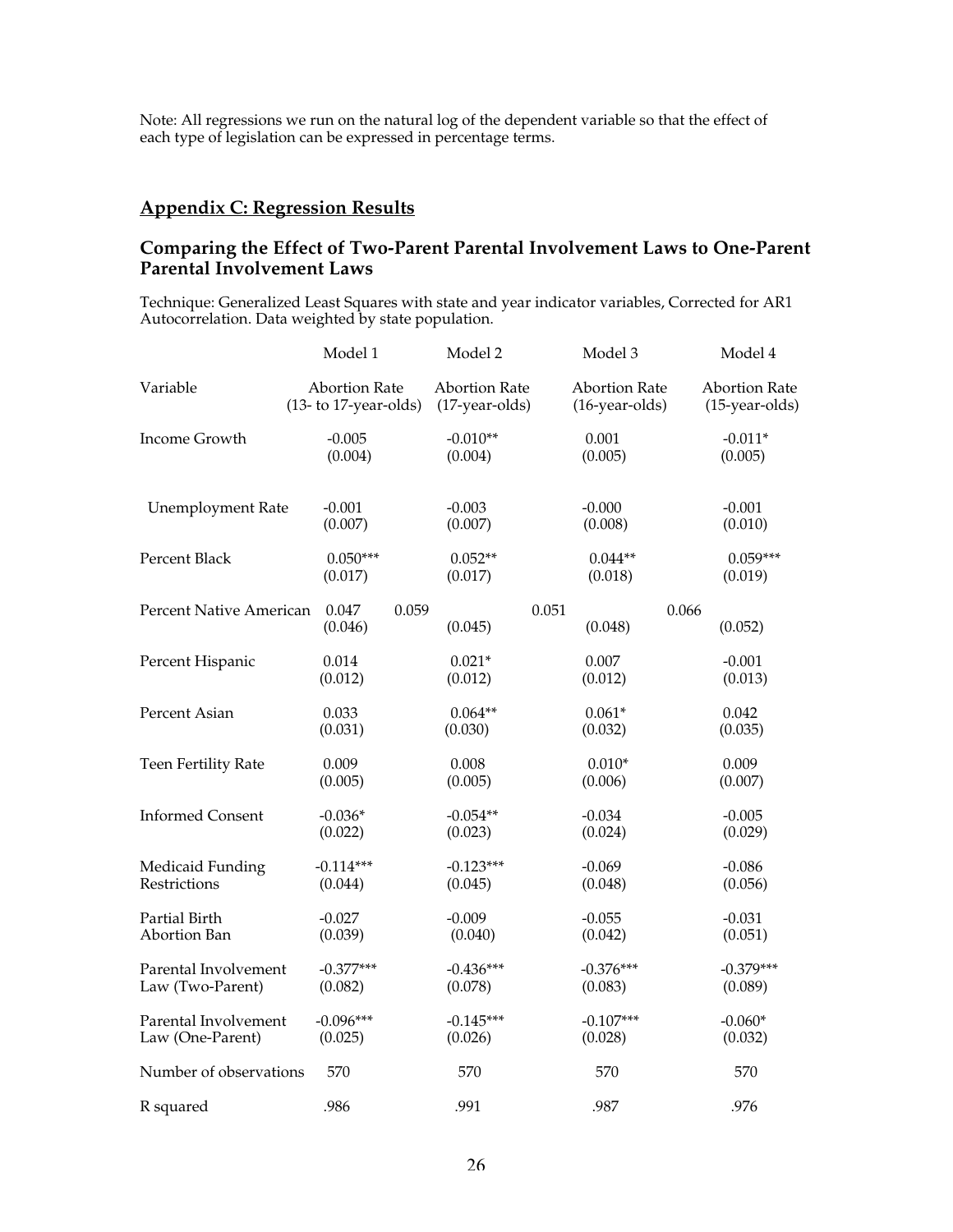significant at the 10 percent level; \*\*significant at the 5 percent level; \*\*\*significant at the 1 percent level

Note: All regressions we run on the natural log of the dependent variable so that the effect of each type of legislation can be expressed in percentage terms.

# **Appendix D: Information on Centers for Disease Control and Prevention Data**

Some data is missing or omitted for the following reasons:

# **1) Failure to Report Data on the Incidence of Abortion**

 The following states did not report any abortion data to the Centers for Disease Control and Prevention in 1998 and 1999: Alaska, California, New Hampshire, Oklahoma

# **2) Data Intentionally Omitted by Researcher**

Data from Alaska is omitted because of data collection problems. Data from Kansas is omitted as well. According to Centers for Disease Control and Prevention data, the abortion rate jumped an astounding 69 percent between 1991 and 1999, and this cannot be traced to any shifts in economics, policy, or demographics in Kansas or in neighboring states. Instead, it appears that the presence of a Dr. Tiller who is one of the few doctors in the country who specializes in late term abortions may be responsible for this increase. Indeed, for every year between 1992 and 1999, the Centers for Disease Control and Prevention reports that over 40 percent of the abortions in Kansas are performed on out of state residents. This is by far the highest figure for any state.

# **3) Failure to Report Data on the Incidence of Abortion among Minors**

| Arkansas    | 1985      |
|-------------|-----------|
| California  | 1985-1997 |
| Connecticut | 1989-1992 |
| Delaware    | 1985-1996 |
| Florida     | 1985-1999 |
| Hawaii      | 1987      |
| Illinois    | 1988-1999 |
| Indiana     | 1988      |
| Kentucky    | 1999      |
|             |           |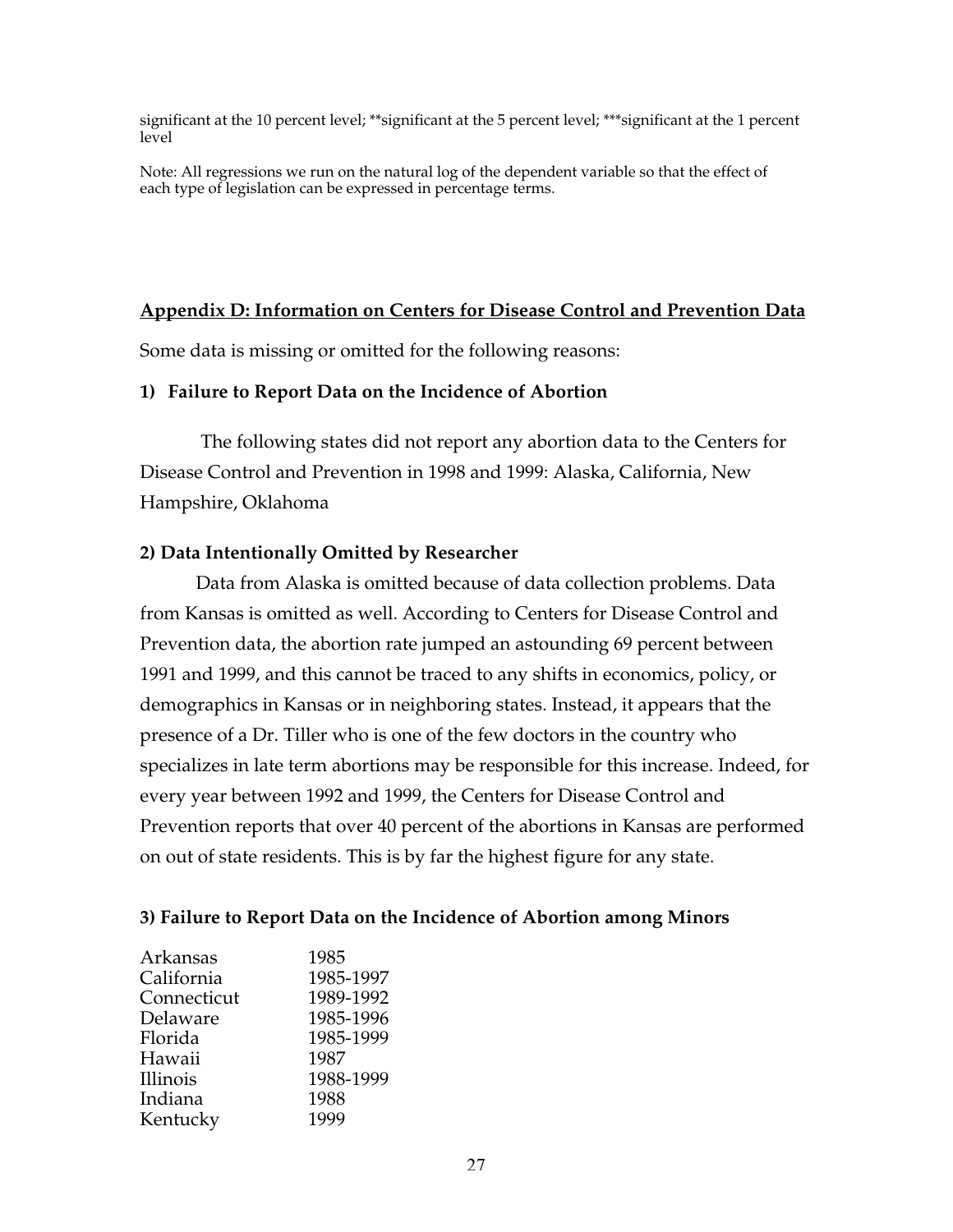| Louisiana     | 1986-1987             |
|---------------|-----------------------|
| Massachusetts | 1985-1986             |
| Michigan      | 1985-1988             |
| New Jersey    | 1985-1989             |
| Ohio          | 1988                  |
| Texas         | 1985                  |
| Wisconsin     | 1985-86 and 1989-1990 |
|               |                       |

# **4) Data Omitted Due to Change in the Data Collection Mechanism**

| 1981-1990 |
|-----------|
| 1984-1987 |
| 1981-1997 |
| 1984-1986 |
| 1981-1997 |
| 1984-1997 |
| 1981-1999 |
|           |

# **Appendix E: States with Parental Involvement Laws 1981-2000**

# **States with Laws That Require One-Parent Notification**

| Arkansas      | March 1, 1989 - 2000              |
|---------------|-----------------------------------|
| Arizona       | July 21, 1982 - 1985              |
| Connecticut   | October 1, 1990 - 1998            |
| Delaware      | $1996 - 2000$                     |
| Georgia       | September 1991 – 2000             |
| Idaho         | $1996 - 2000$                     |
| lowa          | $1997 - 2000$                     |
| Kansas        | July 1, 1992 - 2000               |
| Maryland      | December 3, 1992 - 2000           |
| Minnesota     | August 1, 1981 – November 6, 1986 |
| Nebraska      | September 6, 1991 - 2000          |
| Ohio          | October 1990-2000                 |
| South Dakota  | $1998 - 2000$                     |
| Tennessee     | November 19, 1992 – 1996          |
| Texas         | 2000                              |
| Utah          | January 1, 1981 – 2000            |
| Virginia      | $1998 - 2000$                     |
| West Virginia | May 23, 1984 – 2000               |

# **States with Laws That Require One-Parent Consent**

| Alabama | September 23, 1987 - 2000 |
|---------|---------------------------|
|---------|---------------------------|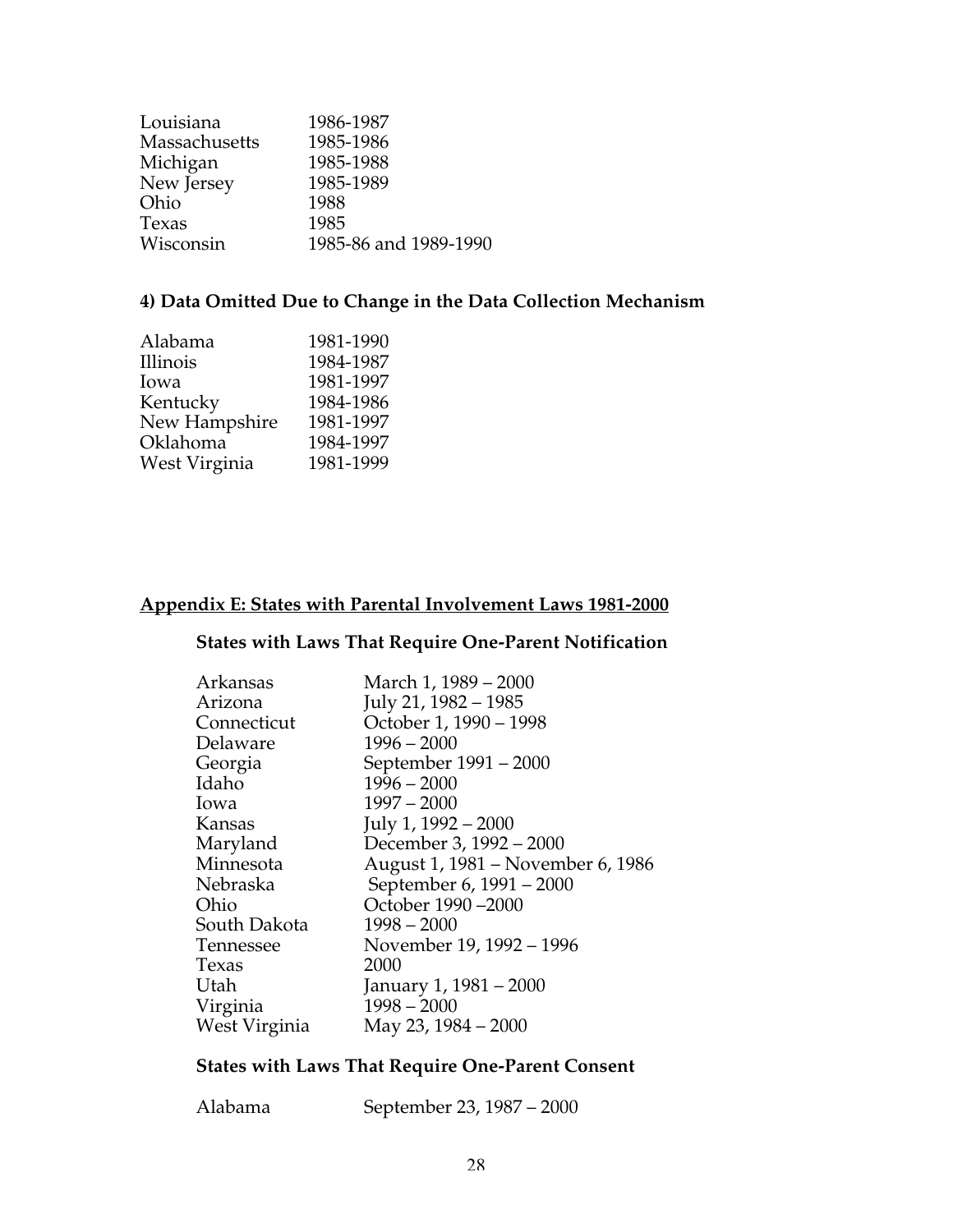| Indiana              | September 1984 – 2000            |
|----------------------|----------------------------------|
| Kentucky             | July 15, 1994 - 2000             |
| Louisiana            | November 18, 1981 - 2000         |
| Maine                | September 30, 1989 - 2000        |
| <b>Massachusetts</b> | April 15, 1981 – 2000            |
| Michigan             | March 28, 1991 – August 5, 1992  |
|                      | March 31, 1993-2000              |
| Missouri             | June 15, 1983 – November 4, 1983 |
|                      | August 7, 1985 - 2000            |
| North Carolina       | $1996 - 2000$                    |
| Pennsylvania         | March 20, 1994 - 2000            |
| Rhode Island         | September 1, 1982 – 2000         |
| South Carolina       | May 26, 1990 – 2000              |
| Tennessee            | 1999                             |
| Wisconsin            | July 1, 1992 – 2000              |
| Wyoming              | June 8, 1989 - 2000              |
|                      |                                  |

# **States with Laws That Require Two-Parent Notification**

| Minnesota    | October, 1990 – 2000  |
|--------------|-----------------------|
| North Dakota | March 31, 1981 – 2000 |

# **States with Laws That Require Two-Parent Consent**

Mississippi May 26, 1993 – 2000

#### **Appendix F: States where Medicaid pays for Therapeutic Abortions 1981-2000 32**

| <b>State</b> | Year                                                          |
|--------------|---------------------------------------------------------------|
| Alaska       | January 1, 1981 - 1998, 2000                                  |
| California   | January 1, 1981 – 2000                                        |
| Colorado     | January 1, 1981 – June 4, 1985                                |
| Connecticut  | January 1, 1981 – February 15, 1981<br>October 9, 1981 - 2000 |
| D.C.         | January 1, 1981 – October 1, 1988<br>October 29, 1993 - 1997  |
| Georgia      | January 1, 1981 – March 15, 1981                              |

<sup>&</sup>lt;sup>32</sup> Data obtained from Jon Merz, Catherine Jackson, and Jacob Klerman, "A Review of Abortion Policy: Legality, Medicaid Funding, and Parental Involvement, 1967-1994." *Women's Rights Law Reporter* 17, no. 1 (1995), pp. 12-57; *Who Decides? 1992* (Washington, D.C.: NARAL Foundation, (various years)).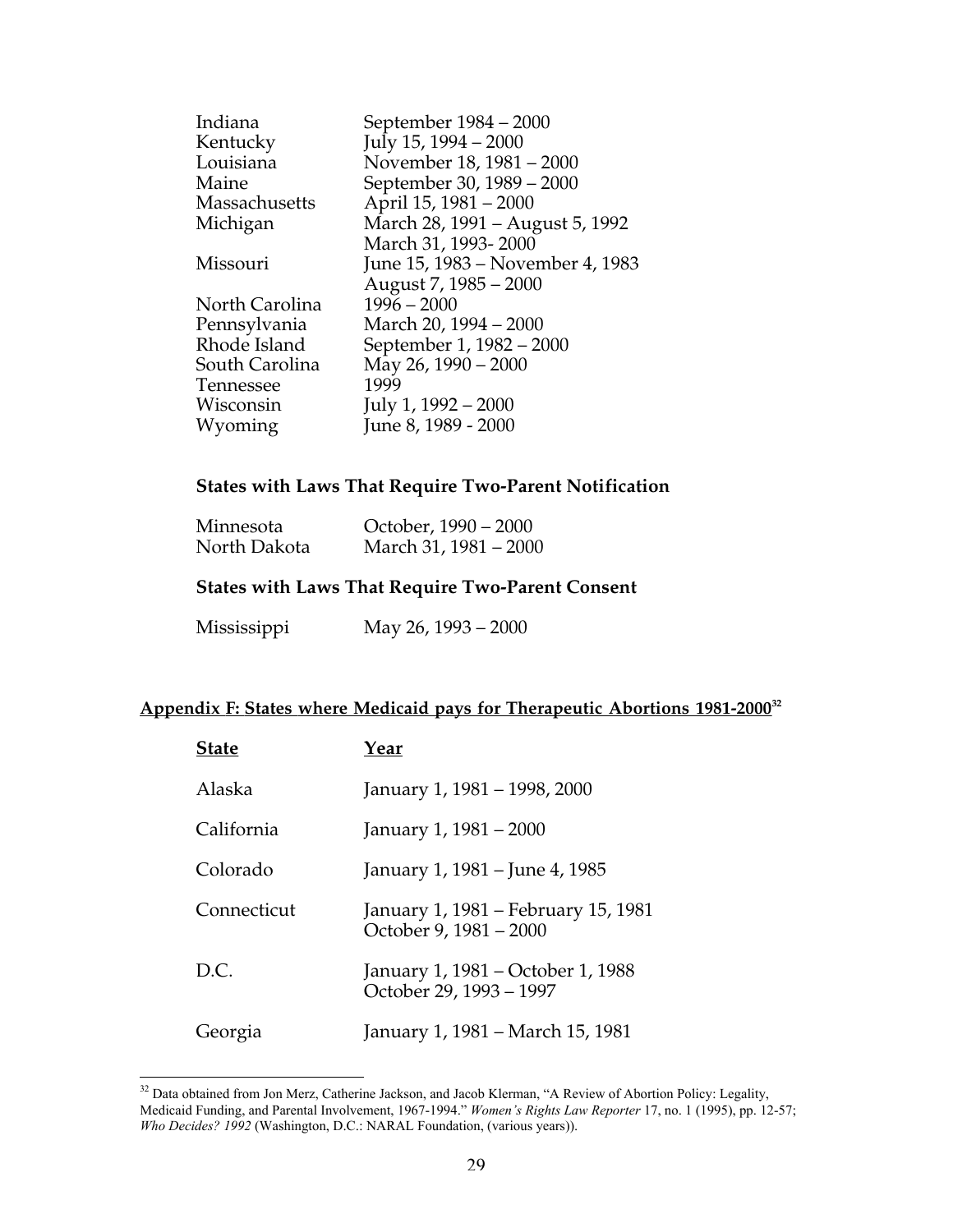| Hawaii         | January 1, 1981 - 2000                   |
|----------------|------------------------------------------|
| Idaho          | $1995 - 1998$                            |
| Illinois       | December 2, 1994 – 1998                  |
| Maryland       | January 1, 1981 - 1997, 1999 - 2000      |
| Massachusetts  | January 1, 1981 – 2000                   |
| Michigan       | January 1, 1981 – December 12, 1988      |
| Minnesota      | $1995 - 2000$                            |
| Montana        | $1996 - 2000$                            |
| New Jersey     | January 1, 1981 - 2000                   |
| New Mexico     | December 1, 1994 - 1995<br>$1999 - 2000$ |
| New York       | January 1, 1981 - 2000                   |
| North Carolina | January 1, 1981 - 1995                   |
| Oregon         | January 1, 1981 - 2000                   |
| Pennsylvania   | January 1, 1981 – February 15, 1985      |
| Vermont        | September 28, 1984 – 2000                |
| Washington     | January 1, 1981 - 2000                   |
| West Virginia  | January 1, 1981 - 2000                   |

# **Appendix G: States with Informed Consent Laws 1981-2000 33**

| <b>State</b> | Year             |
|--------------|------------------|
| Alabama      | $1992$ – present |
| California   | $1993$ – present |
| Connecticut  | $1993$ – present |
| Delaware     | $1992$ – present |

 <sup>33</sup> Data obtained from *Who Decides? 1992* (Washington, D.C.: NARAL Foundation, (various years)).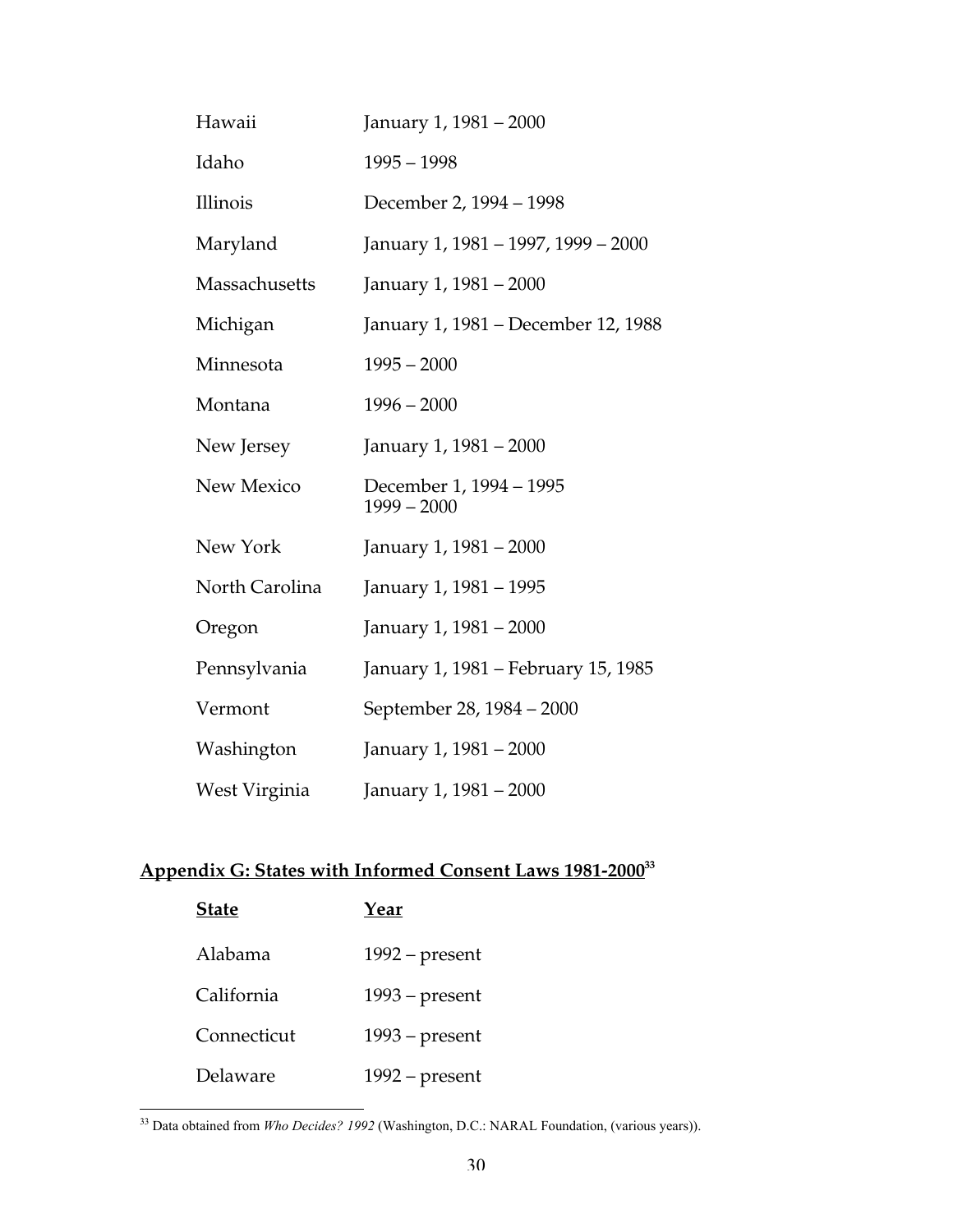| Florida                | $1992 - 1997$                                                   |
|------------------------|-----------------------------------------------------------------|
| Idaho                  | $1992$ – present                                                |
| Illinois               | $1993 - 1994$                                                   |
| <b>Kansas</b>          | $1993$ – present                                                |
| Kentucky               | $1992$ – present                                                |
| Louisiana              | $1992$ – present                                                |
| Maine                  | $1995$ – present                                                |
| <b>Massachusetts</b>   | $1992$ – present                                                |
| Michigan <sup>34</sup> | October 26, 1998 – February 1,1999<br>September 15, 1999 – 2000 |
| Minnesota              | $1993$ – present                                                |
| Mississippi            | $1993$ – present                                                |
| Montana                | $1992 - 1995$                                                   |
| Nebraska               | $1992$ – present                                                |
| Nevada                 | $1992$ – present                                                |
| North Dakota           | $1995$ – present                                                |
| Ohio                   | 1992 – 1993, 1995 – present                                     |
| Pennsylvania           | 1992 – present                                                  |
| Rhode Island           | $1992$ – present                                                |
| South Carolina         | $1993$ – present                                                |
| South Dakota           | $1992$ – present                                                |
| Tennessee              | $1992$ – present                                                |
| Texas                  | $1993 - 1995$                                                   |
| Utah                   | $1992$ – present                                                |

<sup>&</sup>lt;sup>34</sup> Information obtained from Michigan Right to Life website http://www.rtl.org/html/legislation/woman\_t\_right\_to\_know.html